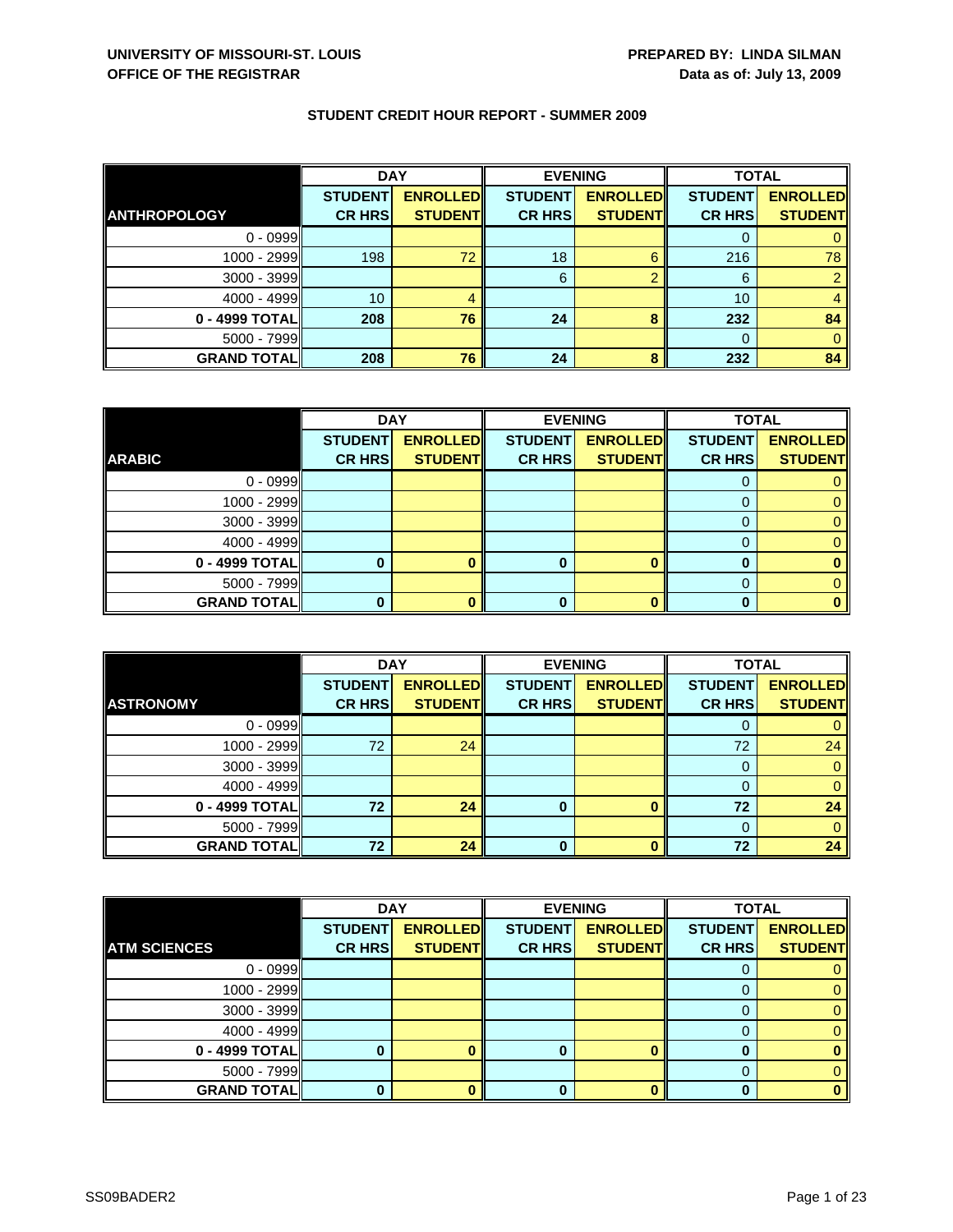|                    | <b>DAY</b>     |                 | <b>EVENING</b> |                 | <b>TOTAL</b>   |                 |
|--------------------|----------------|-----------------|----------------|-----------------|----------------|-----------------|
|                    | <b>STUDENT</b> | <b>ENROLLED</b> | <b>STUDENT</b> | <b>ENROLLED</b> | <b>STUDENT</b> | <b>ENROLLED</b> |
| <b>BIOLOGY</b>     | <b>CR HRS</b>  | <b>STUDENT</b>  | <b>CR HRS</b>  | <b>STUDENT</b>  | <b>CR HRS</b>  | <b>STUDENT</b>  |
| $0 - 0999$         |                |                 |                |                 |                |                 |
| 1000 - 2999        | 470            | 134             | 79             | 30              | 549            | 164             |
| $3000 - 3999$      | ົ              |                 |                |                 | 2              |                 |
| $4000 - 4999$      | 39             | 21              |                |                 | 39             | 21              |
| 0 - 4999 TOTAL     | 511            | 156             | 79             | 30              | 590            | 186             |
| $5000 - 7999$      | 47             | 24              |                |                 | 47             | 24              |
| <b>GRAND TOTAL</b> | 558            | 180             | 79             | 30              | 637            | 210             |

|                    | <b>DAY</b>     |                 |                | <b>EVENING</b>  | <b>TOTAL</b>   |                 |
|--------------------|----------------|-----------------|----------------|-----------------|----------------|-----------------|
|                    | <b>STUDENT</b> | <b>ENROLLED</b> | <b>STUDENT</b> | <b>ENROLLED</b> | <b>STUDENT</b> | <b>ENROLLED</b> |
| <b>CHEMISTRY</b>   | <b>CR HRS</b>  | <b>STUDENT</b>  | <b>CR HRS</b>  | <b>STUDENT</b>  | <b>CR HRS</b>  | <b>STUDENT</b>  |
| $0 - 0999$         |                |                 |                |                 |                |                 |
| $1000 - 2999$      | 168            | 51              | 411            | 137             | 579            | 188             |
| $3000 - 3999$      | 19             | 8               |                |                 | 19             | 8               |
| $4000 - 4999$      |                |                 | 54             | 18              | 54             | 18              |
| 0 - 4999 TOTAL     | 187            | 59              | 465            | 155             | 652            | 214             |
| $5000 - 7999$      | 67             | 38              |                |                 | 67             | 38              |
| <b>GRAND TOTAL</b> | 254            | 97              | 465            | 155             | 719            | 252             |

|                    | <b>DAY</b>     |                 |                | <b>EVENING</b>  | <b>TOTAL</b>   |                 |
|--------------------|----------------|-----------------|----------------|-----------------|----------------|-----------------|
|                    | <b>STUDENT</b> | <b>ENROLLED</b> | <b>STUDENT</b> | <b>ENROLLED</b> | <b>STUDENT</b> | <b>ENROLLED</b> |
| <b>CHINESE</b>     | <b>CR HRS</b>  | <b>STUDENT</b>  | <b>CR HRS</b>  | <b>STUDENT</b>  | <b>CR HRS</b>  | <b>STUDENT</b>  |
| $0 - 0999$         |                |                 |                |                 | O              |                 |
| $1000 - 2999$      | g              |                 |                |                 | 9              |                 |
| $3000 - 3999$      |                |                 |                |                 |                |                 |
| $4000 - 4999$      |                |                 |                |                 | $\Omega$       |                 |
| 0 - 4999 TOTAL     | Q              |                 |                |                 | 9              |                 |
| $5000 - 7999$      |                |                 |                |                 |                |                 |
| <b>GRAND TOTAL</b> | 9              |                 | 0              |                 | 9              |                 |

|                         | <b>DAY</b>     |                 | <b>EVENING</b> |                 | <b>TOTAL</b>   |                 |
|-------------------------|----------------|-----------------|----------------|-----------------|----------------|-----------------|
|                         | <b>STUDENT</b> | <b>ENROLLED</b> | <b>STUDENT</b> | <b>ENROLLED</b> | <b>STUDENT</b> | <b>ENROLLED</b> |
| <b>COMPUTER SCIENCE</b> | <b>CR HRS</b>  | <b>STUDENT</b>  | <b>CR HRS</b>  | <b>STUDENT</b>  | <b>CR HRS</b>  | <b>STUDENT</b>  |
| $0 - 0999$              |                |                 |                |                 |                |                 |
| 1000 - 2999             |                |                 | 141            | 47              | 141            | 47              |
| $3000 - 3999$           |                |                 |                |                 | 0              | $\mathbf{0}$    |
| $4000 - 4999$           | 3              |                 | 33             | 11              | 36             | 12 <sup>1</sup> |
| 0 - 4999 TOTAL          |                |                 | 174            | 58              | 177            | 59              |
| $5000 - 7999$           | 33             | 11              |                |                 | 33             |                 |
| <b>GRAND TOTAL</b>      | 36             | 12              | 174            | 58              | 210            | 70              |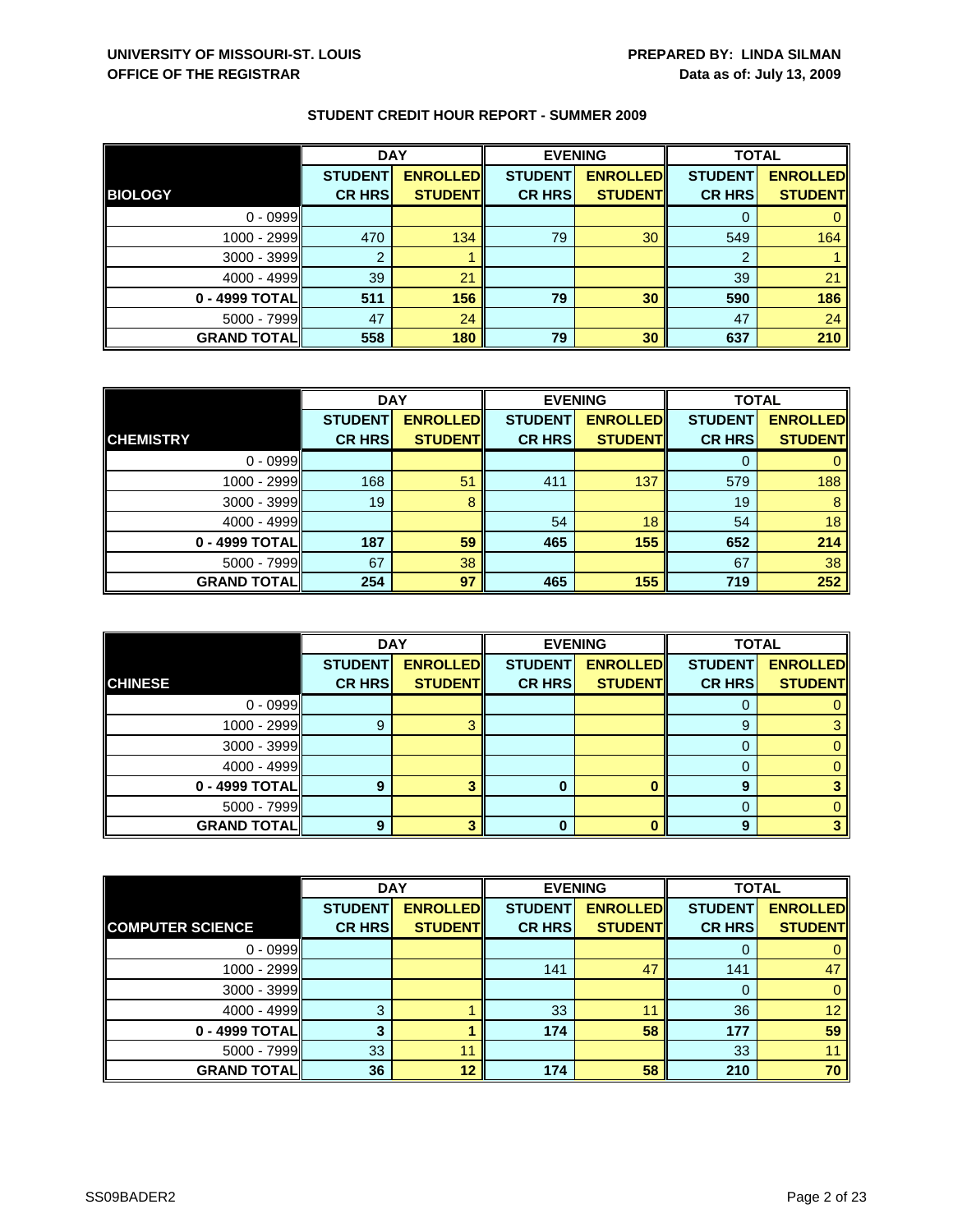|                         | <b>DAY</b>      |                 | <b>EVENING</b> |                 | <b>TOTAL</b>   |                 |
|-------------------------|-----------------|-----------------|----------------|-----------------|----------------|-----------------|
|                         | <b>STUDENT</b>  | <b>ENROLLED</b> | <b>STUDENT</b> | <b>ENROLLED</b> | <b>STUDENT</b> | <b>ENROLLED</b> |
| <b>CRIMINAL JUSTICE</b> | <b>CR HRS</b>   | <b>STUDENT</b>  | <b>CR HRS</b>  | <b>STUDENT</b>  | <b>CR HRS</b>  | <b>STUDENT</b>  |
| $0 - 0999$              |                 |                 |                |                 |                |                 |
| 1000 - 2999             | 318             | 106             | 108            | 36              | 426            | 142             |
| $3000 - 3999$           | 12 <sup>2</sup> |                 |                |                 | 12             |                 |
| $4000 - 4999$           | 156             | 52              | 33             | 11              | 189            | 63              |
| 0 - 4999 TOTAL          | 486             | 161             | 141            | 47              | 627            | 208             |
| $5000 - 7999$           | 15              |                 |                |                 | 15             |                 |
| <b>GRAND TOTAL</b>      | 501             | 168             | 141            | 47              | 642            | 215             |

|                    | <b>DAY</b>     |                 | <b>EVENING</b> |                 | <b>TOTAL</b>   |                 |
|--------------------|----------------|-----------------|----------------|-----------------|----------------|-----------------|
|                    | <b>STUDENT</b> | <b>ENROLLED</b> | <b>STUDENT</b> | <b>ENROLLED</b> | <b>STUDENT</b> | <b>ENROLLED</b> |
| <b>ECONOMICS</b>   | <b>CR HRS</b>  | <b>STUDENT</b>  | <b>CR HRS</b>  | <b>STUDENT</b>  | <b>CR HRS</b>  | <b>STUDENT</b>  |
| $0 - 0999$         |                |                 |                |                 |                |                 |
| $1000 - 2999$      | 142            | 66              | 177            | 59              | 319            | 125             |
| $3000 - 3999$      |                |                 |                |                 | O              |                 |
| $4000 - 4999$      | 6              |                 |                |                 | 6              |                 |
| 0 - 4999 TOTAL     | 148            | 67              | 177            | 59              | 325            | 126             |
| $5000 - 7999$      | 6              |                 |                |                 | 6              |                 |
| <b>GRAND TOTAL</b> | 154            | 69              | 177            | 59              | 331            | 128             |

|                    | <b>DAY</b>                      |                                    |                                 | <b>EVENING</b>                     | <b>TOTAL</b>                    |                                   |
|--------------------|---------------------------------|------------------------------------|---------------------------------|------------------------------------|---------------------------------|-----------------------------------|
| <b>ENGLISH</b>     | <b>STUDENT</b><br><b>CR HRS</b> | <b>ENROLLED</b><br><b>STUDENTI</b> | <b>STUDENT</b><br><b>CR HRS</b> | <b>ENROLLED</b><br><b>STUDENTI</b> | <b>STUDENT</b><br><b>CR HRS</b> | <b>ENROLLED</b><br><b>STUDENT</b> |
|                    |                                 |                                    |                                 |                                    |                                 |                                   |
| $0 - 0999$         |                                 |                                    |                                 |                                    | 0                               |                                   |
| 1000 - 2999        | 219                             | 73                                 | 108                             | 36                                 | 327                             | 109                               |
| 3000 - 3999        | 661                             | 221                                | 222                             | 74                                 | 883                             | 295                               |
| $4000 - 4999$      | 78                              | 26                                 |                                 |                                    | 78                              | 26                                |
| 0 - 4999 TOTAL     | 958                             | 320                                | 330                             | 110                                | 1,288                           | 430                               |
| $5000 - 7999$      | 85                              | 29                                 |                                 |                                    | 85                              | 29                                |
| <b>GRAND TOTAL</b> | 1,043                           | 349                                | 330                             | 110                                | 1,373                           | 459                               |

|                            | <b>DAY</b>     |                 |                | <b>EVENING</b>  | <b>TOTAL</b>   |                 |
|----------------------------|----------------|-----------------|----------------|-----------------|----------------|-----------------|
| <b>ENGLISH AS A SECOND</b> | <b>STUDENT</b> | <b>ENROLLED</b> | <b>STUDENT</b> | <b>ENROLLED</b> | <b>STUDENT</b> | <b>ENROLLED</b> |
| <b>LANGUAGE</b>            | <b>CR HRS</b>  | <b>STUDENTI</b> | <b>CR HRS</b>  | <b>STUDENT</b>  | <b>CR HRSI</b> | <b>STUDENT</b>  |
| $0 - 0999$                 |                |                 |                |                 |                |                 |
| 1000 - 2999                |                |                 |                |                 |                | 0               |
| $3000 - 3999$              |                |                 |                |                 | O              | 0.              |
| $4000 - 4999$              |                |                 |                |                 |                |                 |
| 0 - 4999 TOTAL             |                |                 | 0              |                 |                |                 |
| $5000 - 7999$              |                |                 |                |                 |                |                 |
| <b>GRAND TOTAL</b>         |                |                 | 0              |                 |                |                 |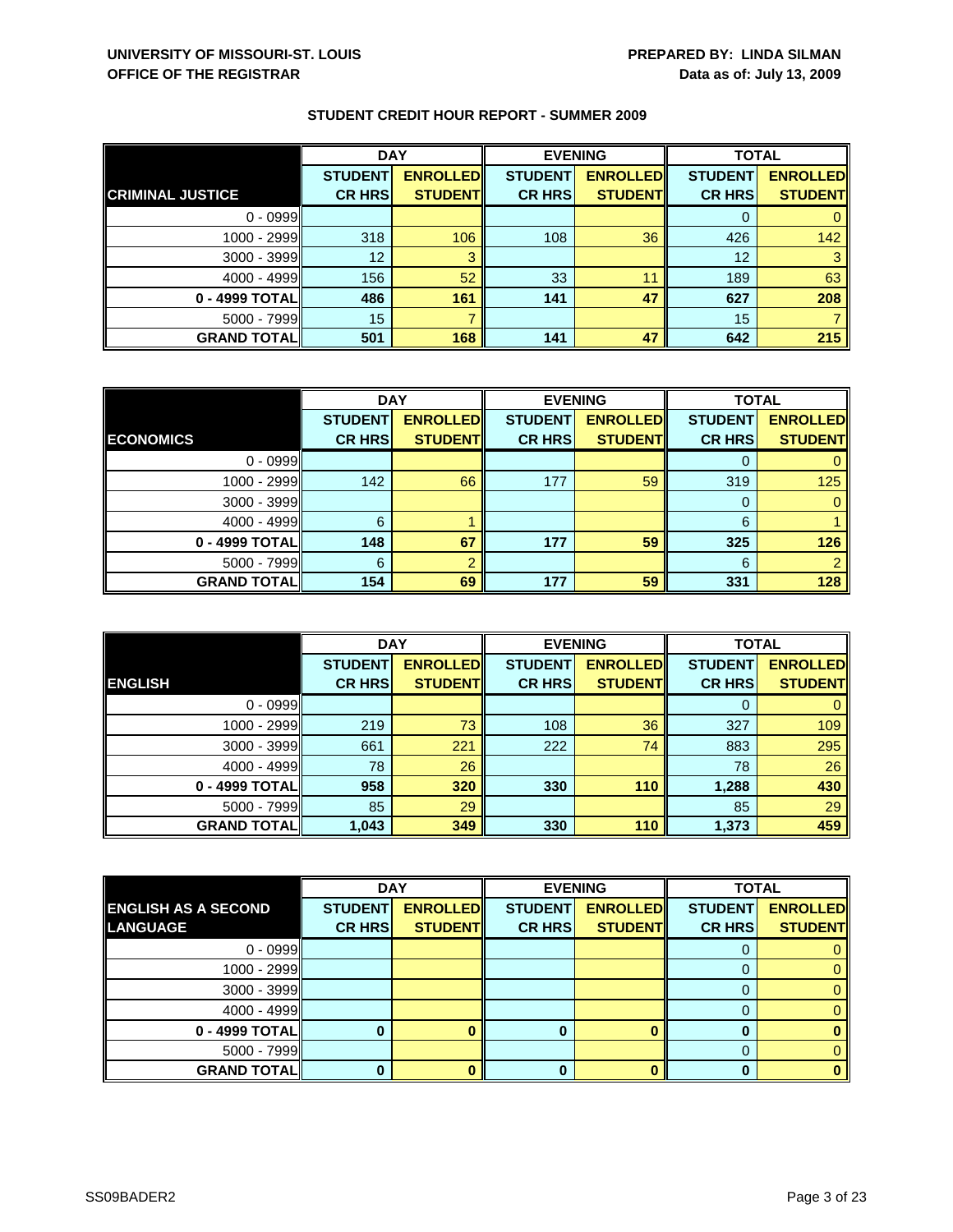|                         | <b>DAY</b>     |                 |                | <b>EVENING</b>  | <b>TOTAL</b>   |                 |
|-------------------------|----------------|-----------------|----------------|-----------------|----------------|-----------------|
|                         | <b>STUDENT</b> | <b>ENROLLED</b> | <b>STUDENT</b> | <b>ENROLLED</b> | <b>STUDENT</b> | <b>ENROLLED</b> |
| <b>FOREIGN LANGUAGE</b> | <b>CR HRS</b>  | <b>STUDENT</b>  | <b>CR HRS</b>  | <b>STUDENT</b>  | <b>CR HRS</b>  | <b>STUDENT</b>  |
| $0 - 0999$              |                |                 |                |                 |                |                 |
| $1000 - 2999$           |                |                 |                |                 |                |                 |
| $3000 - 3999$           |                |                 |                |                 |                |                 |
| $4000 - 4999$           |                |                 |                |                 |                |                 |
| $0 - 4999$ TOTAL        |                |                 | 0              |                 |                |                 |
| $5000 - 7999$           |                |                 |                |                 |                |                 |
| <b>GRAND TOTAL</b>      |                |                 | 0              |                 |                |                 |

|                    | <b>DAY</b>     |                 |                | <b>EVENING</b>  | <b>TOTAL</b>   |                 |
|--------------------|----------------|-----------------|----------------|-----------------|----------------|-----------------|
|                    | <b>STUDENT</b> | <b>ENROLLED</b> | <b>STUDENT</b> | <b>ENROLLED</b> | <b>STUDENT</b> | <b>ENROLLED</b> |
| <b>FRENCH</b>      | <b>CR HRS</b>  | <b>STUDENT</b>  | <b>CR HRS</b>  | <b>STUDENT</b>  | <b>CR HRS</b>  | <b>STUDENT</b>  |
| $0 - 0999$         |                |                 |                |                 |                |                 |
| 1000 - 2999        | 114            | 28              |                |                 | 114            | 28              |
| $3000 - 3999$      |                |                 |                |                 | 0              |                 |
| $4000 - 4999$      |                |                 |                |                 | 0              | 0               |
| 0 - 4999 TOTAL     | 114            | 28              | 0              | O               | 114            | 28              |
| $5000 - 7999$      |                |                 |                |                 | $\Omega$       |                 |
| <b>GRAND TOTAL</b> | 114            | 28              | $\Omega$       | n               | 114            | 28              |

|                     | <b>DAY</b>                      |                                   | <b>EVENING</b>                  |                                   | <b>TOTAL</b>                    |                                   |
|---------------------|---------------------------------|-----------------------------------|---------------------------------|-----------------------------------|---------------------------------|-----------------------------------|
| <b>GEOGRAPHY</b>    | <b>STUDENT</b><br><b>CR HRS</b> | <b>ENROLLED</b><br><b>STUDENT</b> | <b>STUDENT</b><br><b>CR HRS</b> | <b>ENROLLED</b><br><b>STUDENT</b> | <b>STUDENT</b><br><b>CR HRS</b> | <b>ENROLLED</b><br><b>STUDENT</b> |
|                     |                                 |                                   |                                 |                                   |                                 |                                   |
| $0 - 0999$          |                                 |                                   |                                 |                                   |                                 |                                   |
| $1000 - 2999$       | 141                             | 47                                |                                 |                                   | 141                             | 47                                |
| $3000 - 3999$       |                                 |                                   |                                 |                                   |                                 |                                   |
| $4000 - 4999$       |                                 |                                   |                                 |                                   |                                 |                                   |
| 0 - 4999 TOTAL      | 141                             | 47                                | 0                               |                                   | 141                             | 47                                |
| $5000 - 7999$       |                                 |                                   |                                 |                                   |                                 |                                   |
| <b>GRAND TOTALI</b> | 141                             | 47                                | 0                               |                                   | 141                             | 47                                |

|                    | <b>DAY</b>     |                 | <b>EVENING</b> |                 | <b>TOTAL</b>   |                 |
|--------------------|----------------|-----------------|----------------|-----------------|----------------|-----------------|
|                    | <b>STUDENT</b> | <b>ENROLLED</b> | <b>STUDENT</b> | <b>ENROLLED</b> | <b>STUDENT</b> | <b>ENROLLED</b> |
| <b>GEOLOGY</b>     | <b>CR HRS</b>  | <b>STUDENT</b>  | <b>CR HRS</b>  | <b>STUDENT</b>  | <b>CR HRS</b>  | <b>STUDENT</b>  |
| $0 - 0999$         |                |                 |                |                 | 0              | 0               |
| 1000 - 2999        |                |                 | 87             | 26              | 87             | 26              |
| 3000 - 3999        |                |                 |                |                 | 0              | $\mathbf{0}$    |
| $4000 - 4999$      |                |                 |                |                 | 0              | $\overline{0}$  |
| 0 - 4999 TOTAL     | O              |                 | 87             | 26              | 87             | 26              |
| $5000 - 7999$      |                |                 |                |                 | $\Omega$       | $\mathbf{0}$    |
| <b>GRAND TOTAL</b> | <sup>0</sup>   |                 | 87             | 26              | 87             | 26              |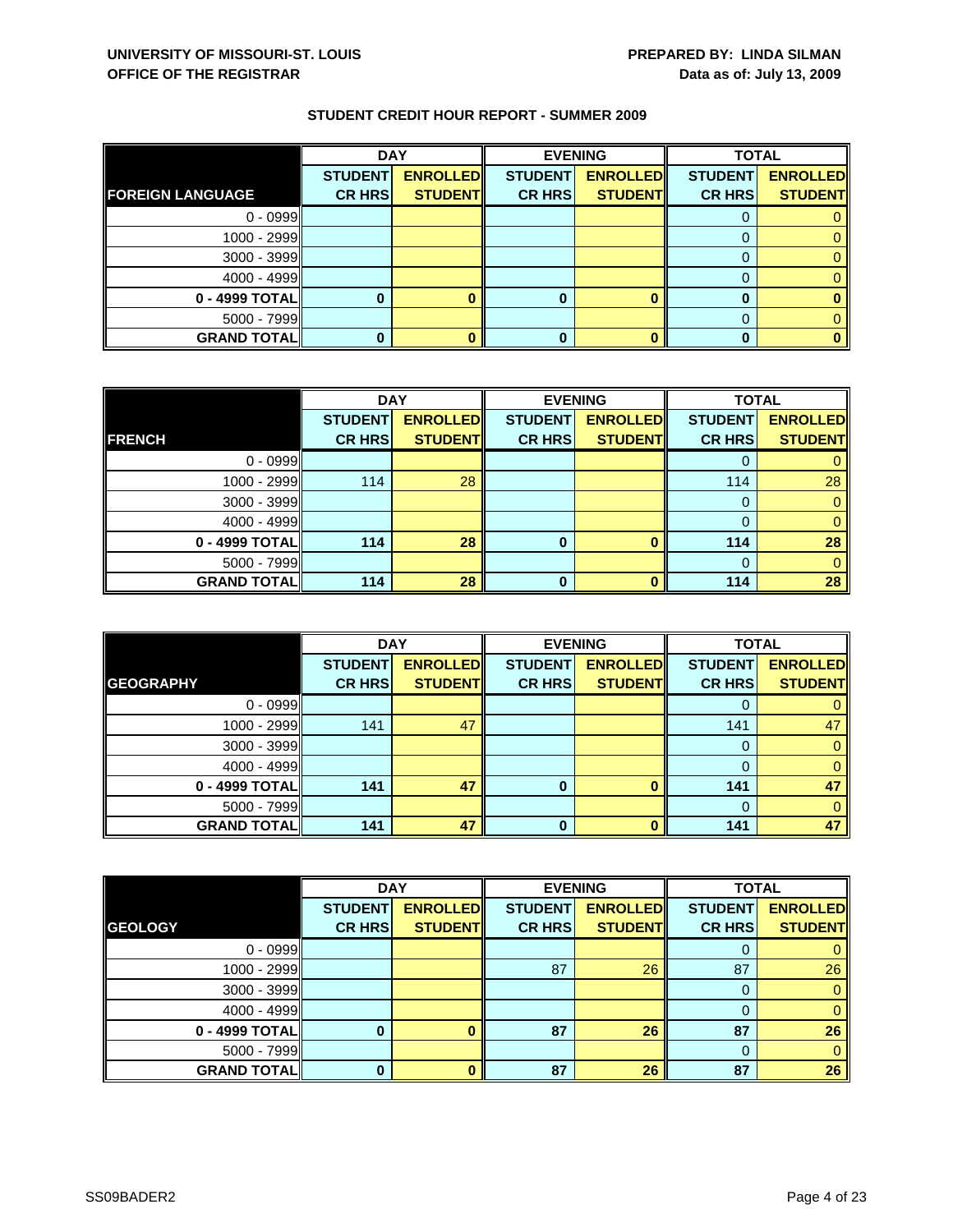|                    | <b>DAY</b>     |                 | <b>EVENING</b> |                 | <b>TOTAL</b>   |                 |
|--------------------|----------------|-----------------|----------------|-----------------|----------------|-----------------|
|                    | <b>STUDENT</b> | <b>ENROLLED</b> | <b>STUDENT</b> | <b>ENROLLED</b> | <b>STUDENT</b> | <b>ENROLLED</b> |
| <b>GERMAN</b>      | <b>CR HRS</b>  | <b>STUDENT</b>  | <b>CR HRS</b>  | <b>STUDENT</b>  | <b>CR HRS</b>  | <b>STUDENT</b>  |
| $0 - 0999$         |                |                 |                |                 |                |                 |
| 1000 - 2999        |                |                 |                |                 |                |                 |
| 3000 - 3999        |                |                 |                |                 |                |                 |
| $4000 - 4999$      |                |                 |                |                 |                |                 |
| 0 - 4999 TOTAL     |                |                 | 0              |                 |                |                 |
| 5000 - 7999        |                |                 |                |                 |                |                 |
| <b>GRAND TOTAL</b> |                |                 |                |                 |                |                 |

|                    | <b>DAY</b>     |                 |                | <b>EVENING</b>  | <b>TOTAL</b>   |                 |
|--------------------|----------------|-----------------|----------------|-----------------|----------------|-----------------|
|                    | <b>STUDENT</b> | <b>ENROLLED</b> | <b>STUDENT</b> | <b>ENROLLED</b> | <b>STUDENT</b> | <b>ENROLLED</b> |
| <b>GERONTOLOGY</b> | <b>CR HRS</b>  | <b>STUDENT</b>  | <b>CR HRS</b>  | <b>STUDENT</b>  | <b>CR HRS</b>  | <b>STUDENT</b>  |
| $0 - 0999$         |                |                 |                |                 | 0              | 0               |
| 1000 - 2999        | 6              |                 |                |                 | 6              | $\overline{2}$  |
| $3000 - 3999$      |                |                 |                |                 | 0              | $\overline{0}$  |
| $4000 - 4999$      |                |                 |                |                 | $\Omega$       | $\mathbf{0}$    |
| 0 - 4999 TOTAL     | 6              |                 | 0              |                 | 6              |                 |
| 5000 - 7999        | 78             | 30              |                |                 | 78             | 30              |
| <b>GRAND TOTAL</b> | 84             | 32              | 0              |                 | 84             | 32 <sup>°</sup> |

|                             | <b>DAY</b>     |                 |                | <b>EVENING</b>  | <b>TOTAL</b>   |                 |
|-----------------------------|----------------|-----------------|----------------|-----------------|----------------|-----------------|
|                             | <b>STUDENT</b> | <b>ENROLLED</b> | <b>STUDENT</b> | <b>ENROLLED</b> | <b>STUDENT</b> | <b>ENROLLED</b> |
| <b>GREEK ANCIENT/MODERN</b> | <b>CR HRS</b>  | <b>STUDENT</b>  | <b>CR HRS</b>  | <b>STUDENT</b>  | <b>CR HRS</b>  | <b>STUDENT</b>  |
| $0 - 0999$                  |                |                 |                |                 | O              |                 |
| 1000 - 2999                 |                |                 |                |                 |                |                 |
| $3000 - 3999$               |                |                 |                |                 |                |                 |
| $4000 - 4999$               |                |                 |                |                 |                |                 |
| 0 - 4999 TOTAL              |                |                 |                |                 |                |                 |
| $5000 - 7999$               |                |                 |                |                 |                |                 |
| <b>GRAND TOTAL</b>          |                |                 | 0              |                 |                |                 |

|                    | <b>DAY</b>     |                 | <b>EVENING</b> |                 | <b>TOTAL</b>   |                 |
|--------------------|----------------|-----------------|----------------|-----------------|----------------|-----------------|
|                    | <b>STUDENT</b> | <b>ENROLLED</b> | <b>STUDENT</b> | <b>ENROLLED</b> | <b>STUDENT</b> | <b>ENROLLED</b> |
| <b>HISTORY</b>     | <b>CR HRS</b>  | <b>STUDENT</b>  | <b>CR HRS</b>  | <b>STUDENT</b>  | <b>CR HRS</b>  | <b>STUDENT</b>  |
| $0 - 0999$         |                |                 |                |                 | 0              | $\mathbf{0}$    |
| 1000 - 2999        | 228            | 76              |                |                 | 228            | 76              |
| 3000 - 3999        | 168            | 56              |                |                 | 168            | 56              |
| $4000 - 4999$      |                |                 |                |                 |                |                 |
| 0 - 4999 TOTAL     | 397            | 133             | $\bf{0}$       |                 | 397            | 133             |
| $5000 - 7999$      | 136            | 34              |                |                 | 136            | 34              |
| <b>GRAND TOTAL</b> | 533            | 167             | $\bf{0}$       | n               | 533            | 167             |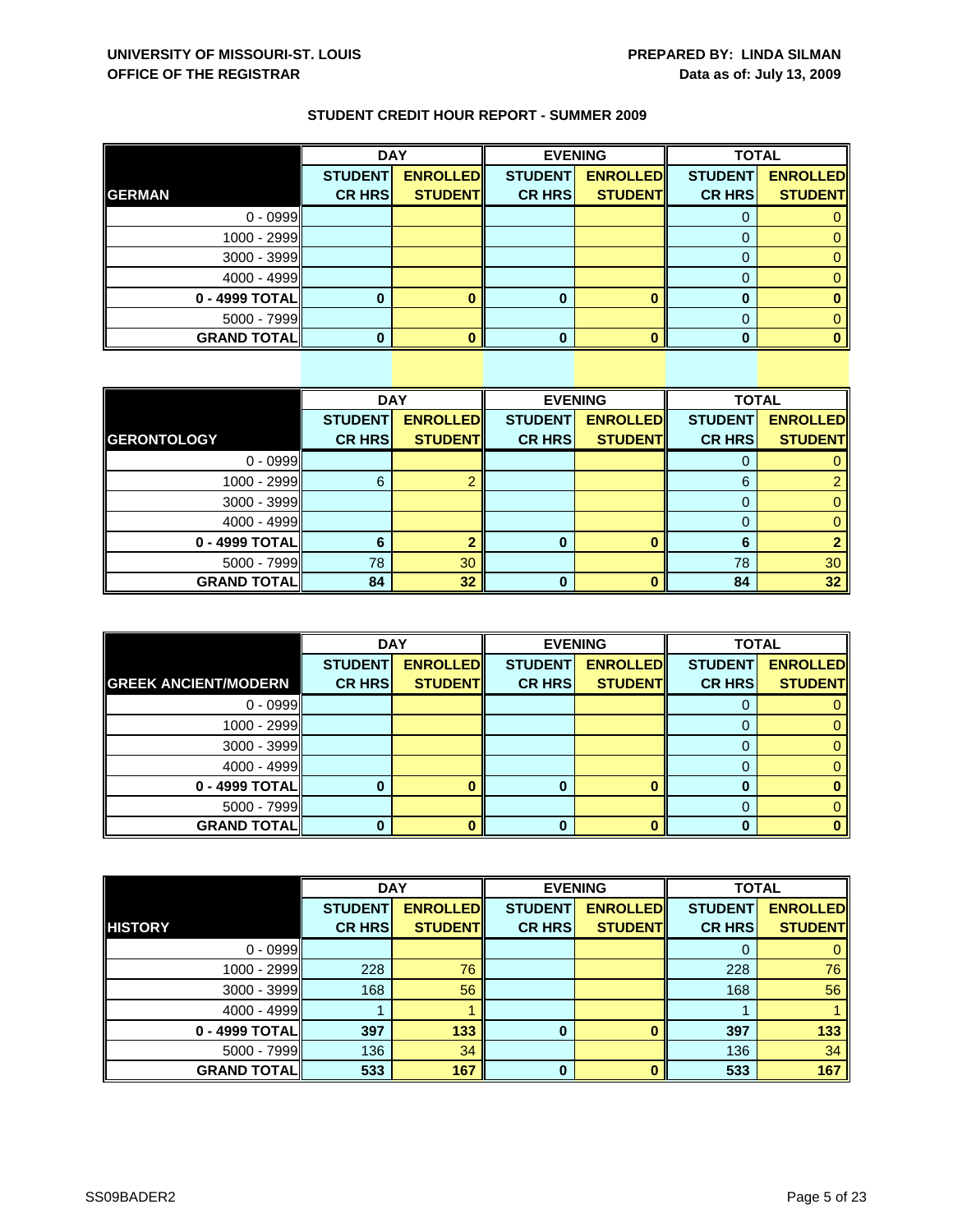|                    | <b>DAY</b>     |                 |                | <b>EVENING</b>  | <b>TOTAL</b>   |                 |
|--------------------|----------------|-----------------|----------------|-----------------|----------------|-----------------|
|                    | <b>STUDENT</b> | <b>ENROLLED</b> | <b>STUDENT</b> | <b>ENROLLED</b> | <b>STUDENT</b> | <b>ENROLLED</b> |
| <b>HONORS</b>      | <b>CR HRS</b>  | <b>STUDENT</b>  | <b>CR HRS</b>  | <b>STUDENT</b>  | <b>CR HRS</b>  | <b>STUDENT</b>  |
| $0 - 0999$         |                |                 |                |                 |                |                 |
| 1000 - 2999        |                |                 |                |                 |                |                 |
| 3000 - 3999        | 54             | 18              |                |                 | 54             | 18              |
| $4000 - 4999$      | 35             | 21              |                |                 | 35             | 21              |
| 0 - 4999 TOTAL     | 89             | 39              | 0              |                 | 89             | 39              |
| 5000 - 7999        |                |                 |                |                 |                |                 |
| <b>GRAND TOTAL</b> | 89             | 39              | 0              |                 | 89             | 39              |

|                          | <b>DAY</b>     |                 | <b>EVENING</b> |                 | <b>TOTAL</b>   |                 |
|--------------------------|----------------|-----------------|----------------|-----------------|----------------|-----------------|
|                          | <b>STUDENT</b> | <b>ENROLLED</b> | <b>STUDENT</b> | <b>ENROLLED</b> | <b>STUDENT</b> | <b>ENROLLED</b> |
| <b>INTERDISCIPLINARY</b> | <b>CR HRS</b>  | <b>STUDENT</b>  | <b>CR HRS</b>  | <b>STUDENT</b>  | <b>CR HRS</b>  | <b>STUDENT</b>  |
| $0 - 0999$               |                |                 |                |                 |                |                 |
| 1000 - 2999              |                |                 |                |                 |                |                 |
| $3000 - 3999$            |                |                 |                |                 |                |                 |
| 4000 - 4999              |                |                 |                |                 |                |                 |
| 0 - 4999 TOTAL           |                |                 | o              |                 |                |                 |
| $5000 - 7999$            |                |                 |                |                 |                |                 |
| <b>GRAND TOTAL</b>       |                |                 |                |                 |                |                 |

|                    | <b>DAY</b>     |                 |                | <b>EVENING</b>  | <b>TOTAL</b>   |                 |
|--------------------|----------------|-----------------|----------------|-----------------|----------------|-----------------|
|                    | <b>STUDENT</b> | <b>ENROLLED</b> | <b>STUDENT</b> | <b>ENROLLED</b> | <b>STUDENT</b> | <b>ENROLLED</b> |
| <b>ITALIAN</b>     | <b>CR HRS</b>  | <b>STUDENT</b>  | <b>CR HRS</b>  | <b>STUDENT</b>  | <b>CR HRS</b>  | <b>STUDENT</b>  |
| $0 - 0999$         |                |                 |                |                 | O              |                 |
| $1000 - 2999$      |                |                 |                |                 |                |                 |
| $3000 - 3999$      |                |                 |                |                 |                |                 |
| $4000 - 4999$      |                |                 |                |                 | 0              |                 |
| 0 - 4999 TOTAL     |                |                 |                |                 |                |                 |
| $5000 - 7999$      |                |                 |                |                 |                |                 |
| <b>GRAND TOTAL</b> |                |                 | 0              |                 | O              |                 |

|                    | <b>DAY</b>     |                 | <b>EVENING</b> |                 | <b>TOTAL</b>   |                 |
|--------------------|----------------|-----------------|----------------|-----------------|----------------|-----------------|
|                    | <b>STUDENT</b> | <b>ENROLLED</b> | <b>STUDENT</b> | <b>ENROLLED</b> | <b>STUDENT</b> | <b>ENROLLED</b> |
| <b>JAPANESE</b>    | <b>CR HRS</b>  | <b>STUDENT</b>  | <b>CR HRS</b>  | <b>STUDENT</b>  | <b>CR HRS</b>  | <b>STUDENT</b>  |
| $0 - 0999$         |                |                 |                |                 | O              | 0               |
| 1000 - 2999        | 32             | 14              |                |                 | 32             | 14              |
| $3000 - 3999$      |                |                 |                |                 | 0              | $\mathbf{0}$    |
| $4000 - 4999$      |                |                 |                |                 |                | $\mathbf{0}$    |
| $0 - 4999$ TOTAL   | 32             | 14              | 0              |                 | 32             | 14              |
| $5000 - 7999$      |                |                 |                |                 | $\Omega$       | $\Omega$        |
| <b>GRAND TOTAL</b> | 32             | 14              | $\Omega$       |                 | 32             | 14              |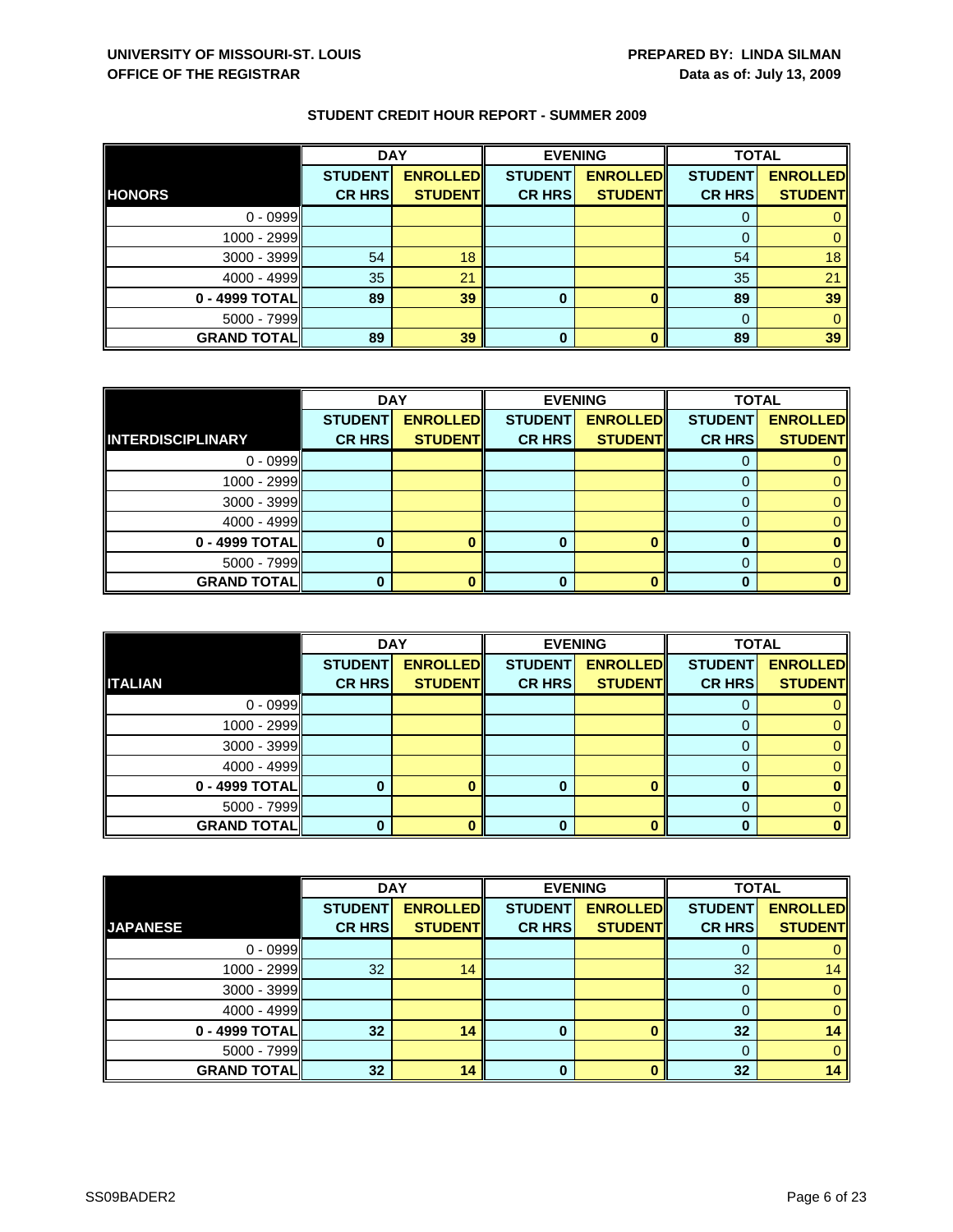|                    | <b>DAY</b>     |                 |                | <b>EVENING</b>  | <b>TOTAL</b>   |                 |
|--------------------|----------------|-----------------|----------------|-----------------|----------------|-----------------|
|                    | <b>STUDENT</b> | <b>ENROLLED</b> | <b>STUDENT</b> | <b>ENROLLED</b> | <b>STUDENT</b> | <b>ENROLLED</b> |
| LATIN              | <b>CR HRS</b>  | <b>STUDENT</b>  | <b>CR HRS</b>  | <b>STUDENT</b>  | <b>CR HRS</b>  | <b>STUDENT</b>  |
| $0 - 0999$         |                |                 |                |                 |                |                 |
| $1000 - 2999$      |                |                 |                |                 |                |                 |
| $3000 - 3999$      |                |                 |                |                 |                |                 |
| $4000 - 4999$      |                |                 |                |                 |                |                 |
| 0 - 4999 TOTAL     |                |                 | 0              |                 |                |                 |
| $5000 - 7999$      |                |                 |                |                 |                |                 |
| <b>GRAND TOTAL</b> |                |                 | 0              |                 |                |                 |

|                    | <b>DAY</b>     |                 |                | <b>EVENING</b>  | <b>TOTAL</b>   |                 |
|--------------------|----------------|-----------------|----------------|-----------------|----------------|-----------------|
|                    | <b>STUDENT</b> | <b>ENROLLED</b> | <b>STUDENT</b> | <b>ENROLLED</b> | <b>STUDENT</b> | <b>ENROLLED</b> |
| <b>MATHEMATICS</b> | <b>CR HRS</b>  | <b>STUDENT</b>  | <b>CR HRS</b>  | <b>STUDENT</b>  | <b>CR HRS</b>  | <b>STUDENT</b>  |
| $0 - 0999$         | 39             | 13              |                |                 | 39             | 13              |
| 1000 - 2999        | 558            | 156             | 818            | 254             | 1,376          | 410             |
| $3000 - 3999$      |                |                 | 69             | 23              | 69             | 23              |
| $4000 - 4999$      | 3              |                 | 69             | 23              | 72             | 24              |
| 0 - 4999 TOTAL     | 600            | 170             | 956            | 300             | 1,556          | 470             |
| $5000 - 7999$      | 9              | 5               |                |                 | 9              | 5               |
| <b>GRAND TOTAL</b> | 609            | 175             | 956            | 300             | 1,565          | 475             |

|                     | <b>DAY</b>                      |                                   | <b>EVENING</b>                  |                                   | <b>TOTAL</b>                    |                                   |
|---------------------|---------------------------------|-----------------------------------|---------------------------------|-----------------------------------|---------------------------------|-----------------------------------|
| <b>PHILOSOPHY</b>   | <b>STUDENT</b><br><b>CR HRS</b> | <b>ENROLLED</b><br><b>STUDENT</b> | <b>STUDENT</b><br><b>CR HRS</b> | <b>ENROLLED</b><br><b>STUDENT</b> | <b>STUDENT</b><br><b>CR HRS</b> | <b>ENROLLED</b><br><b>STUDENT</b> |
| $0 - 0999$          |                                 |                                   |                                 |                                   |                                 |                                   |
|                     |                                 |                                   |                                 |                                   |                                 |                                   |
| 1000 - 2999         | 507                             | 169                               | 111                             | 37                                | 618                             | 206                               |
| $3000 - 3999$       | 108                             | 36                                |                                 |                                   | 108                             | 36                                |
| $4000 - 4999$       | 36                              | 12                                |                                 |                                   | 36                              | 12                                |
| 0 - 4999 TOTALI     | 651                             | 217                               | 111                             | 37                                | 762                             | 254                               |
| $5000 - 7999$       | 57                              | 19                                |                                 |                                   | 57                              | 19                                |
| <b>GRAND TOTALI</b> | 708                             | 236                               | 111                             | 37                                | 819                             | 273                               |

|                    | <b>DAY</b>     |                 |                | <b>EVENING</b>  | <b>TOTAL</b>   |                 |
|--------------------|----------------|-----------------|----------------|-----------------|----------------|-----------------|
|                    | <b>STUDENT</b> | <b>ENROLLED</b> | <b>STUDENT</b> | <b>ENROLLED</b> | <b>STUDENT</b> | <b>ENROLLED</b> |
| <b>PHYSICS</b>     | <b>CR HRS</b>  | <b>STUDENT</b>  | <b>CR HRS</b>  | <b>STUDENT</b>  | <b>CR HRS</b>  | <b>STUDENT</b>  |
| $0 - 0999$         |                |                 |                |                 | 0              | 0               |
| 1000 - 2999        | 901            | 229             |                |                 | 901            | 229             |
| $3000 - 3999$      | 5              |                 |                |                 | 5              | 3 <sup>°</sup>  |
| $4000 - 4999$      | 6              |                 |                |                 | 6              | $\overline{2}$  |
| 0 - 4999 TOTAL     | 912            | 234             | 0              |                 | 912            | 234             |
| $5000 - 7999$      | 33             | 14              |                |                 | 33             | 14              |
| <b>GRAND TOTAL</b> | 945            | 248             | $\bf{0}$       | O               | 945            | 248             |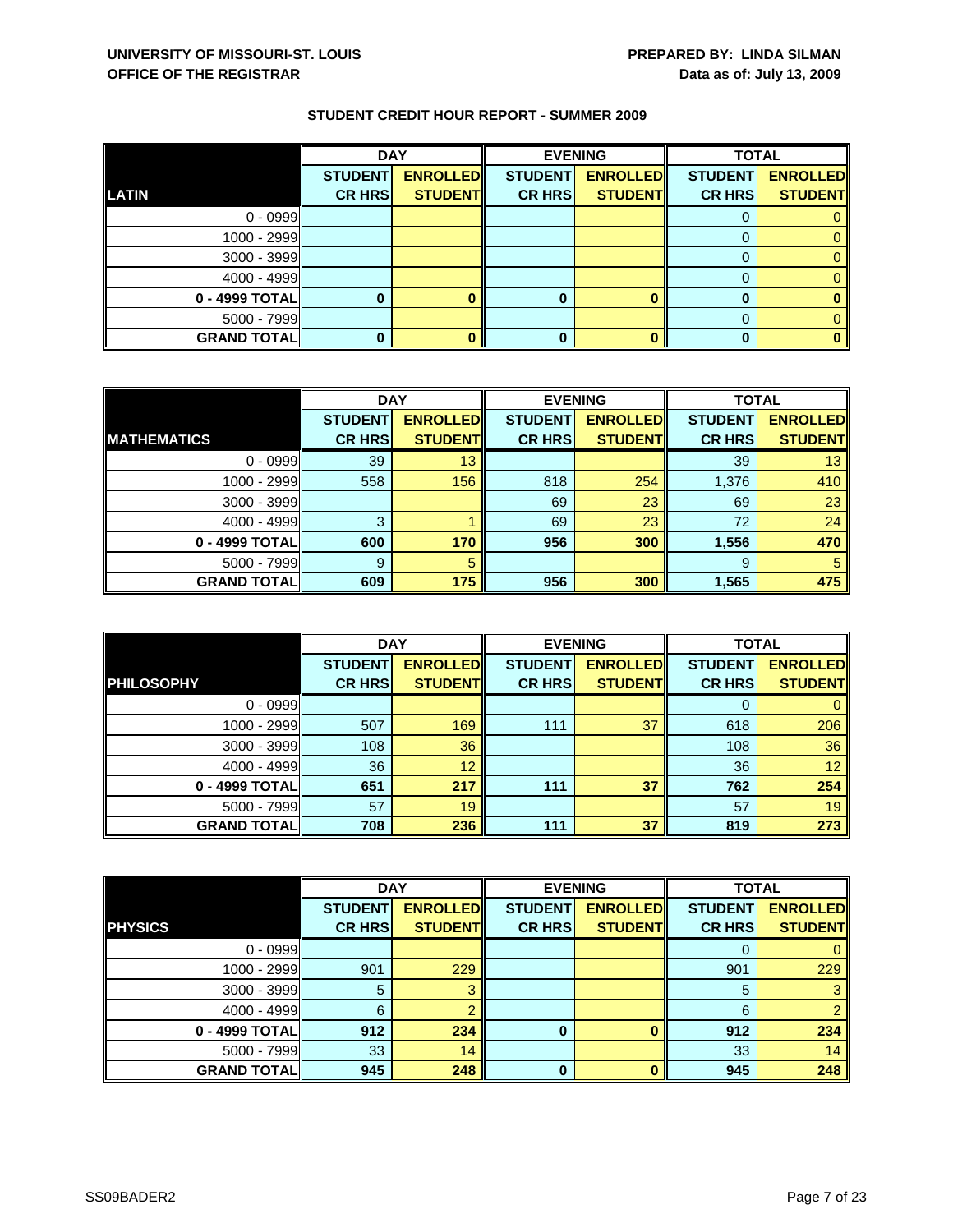|                          | <b>DAY</b>     |                 |                | <b>EVENING</b>  | <b>TOTAL</b>   |                 |
|--------------------------|----------------|-----------------|----------------|-----------------|----------------|-----------------|
|                          | <b>STUDENT</b> | <b>ENROLLED</b> | <b>STUDENT</b> | <b>ENROLLED</b> | <b>STUDENT</b> | <b>ENROLLED</b> |
| <b>POLITICAL SCIENCE</b> | <b>CR HRS</b>  | <b>STUDENT</b>  | <b>CR HRS</b>  | <b>STUDENT</b>  | <b>CR HRS</b>  | <b>STUDENT</b>  |
| $0 - 0999$               |                |                 |                |                 |                |                 |
| $1000 - 2999$            | 186            | 62              | 105            | 35              | 291            | 97              |
| $3000 - 3999$            | 21             |                 |                |                 | 21             |                 |
| $4000 - 4999$            |                |                 |                |                 |                |                 |
| 0 - 4999 TOTAL           | 207            | 69              | 105            | 35              | 312            | 104             |
| $5000 - 7999$            | 14             | 5               |                |                 | 14             | 5               |
| <b>GRAND TOTAL</b>       | 221            | 74              | 105            | 35              | 326            | 109             |

|                    | <b>DAY</b>     |                 | <b>EVENING</b> |                 | <b>TOTAL</b>   |                 |
|--------------------|----------------|-----------------|----------------|-----------------|----------------|-----------------|
|                    | <b>STUDENT</b> | <b>ENROLLED</b> | <b>STUDENT</b> | <b>ENROLLED</b> | <b>STUDENT</b> | <b>ENROLLED</b> |
| <b>PSYCHOLOGY</b>  | <b>CR HRS</b>  | <b>STUDENT</b>  | <b>CR HRS</b>  | <b>STUDENT</b>  | <b>CR HRS</b>  | <b>STUDENT</b>  |
| $0 - 0999$         |                |                 |                |                 |                |                 |
| 1000 - 2999        | 414            | 138             | 66             | 22              | 480            | 160             |
| $3000 - 3999$      | 129            | 44              |                |                 | 129            | 44              |
| $4000 - 4999$      |                |                 | 75             | 25              | 75             | 25              |
| 0 - 4999 TOTAL     | 543            | 182             | 141            | 47              | 684            | 229             |
| $5000 - 7999$      | 105            | 89              |                |                 | 105            | 89              |
| <b>GRAND TOTAL</b> | 648            | 271             | 141            | 47              | 789            | 318             |

|                     | <b>DAY</b>     |                 |                | <b>EVENING</b>  | <b>TOTAL</b>   |                 |
|---------------------|----------------|-----------------|----------------|-----------------|----------------|-----------------|
| <b>SCHOOL OF</b>    | <b>STUDENT</b> | <b>ENROLLED</b> | <b>STUDENT</b> | <b>ENROLLED</b> | <b>STUDENT</b> | <b>ENROLLED</b> |
| <b>SOCIAL WORK</b>  | <b>CR HRS</b>  | <b>STUDENT</b>  | <b>CR HRS</b>  | <b>STUDENT</b>  | <b>CR HRS</b>  | <b>STUDENT</b>  |
| $0 - 0999$          |                |                 |                |                 | O              |                 |
| 1000 - 2999         |                |                 |                |                 |                | 0               |
| $3000 - 3999$       |                |                 |                |                 |                | 0               |
| $4000 - 4999$       | 123            | 41              | 162            | 54              | 285            | 95              |
| 0 - 4999 TOTAL      | 123            | 41              | 162            | 54              | 285            | 95              |
| $5000 - 7999$       | 180            | 61              |                |                 | 180            | 61              |
| <b>GRAND TOTALI</b> | 303            | 102             | 162            | 54              | 465            | 156             |

|                    | <b>DAY</b>     |                 | <b>EVENING</b> |                 | <b>TOTAL</b>   |                 |
|--------------------|----------------|-----------------|----------------|-----------------|----------------|-----------------|
|                    | <b>STUDENT</b> | <b>ENROLLED</b> | <b>STUDENT</b> | <b>ENROLLED</b> | <b>STUDENT</b> | <b>ENROLLED</b> |
| <b>SOCIOLOGY</b>   | <b>CR HRS</b>  | <b>STUDENT</b>  | <b>CR HRS</b>  | <b>STUDENT</b>  | <b>CR HRS</b>  | <b>STUDENT</b>  |
| $0 - 0999$         |                |                 |                |                 | 0              | $\mathbf{0}$    |
| 1000 - 2999        | 228            | 76              |                |                 | 228            | 76              |
| 3000 - 3999        | 24             | 8               | 63             | 21              | 87             | 29              |
| $4000 - 4999$      | 24             | 8               | 18             | 6               | 42             | 14              |
| 0 - 4999 TOTAL     | 276            | 92              | 81             | 27              | 357            | 119             |
| $5000 - 7999$      |                |                 |                |                 | $\Omega$       | $\mathbf{0}$    |
| <b>GRAND TOTAL</b> | 276            | 92              | 81             | 27              | 357            | 119             |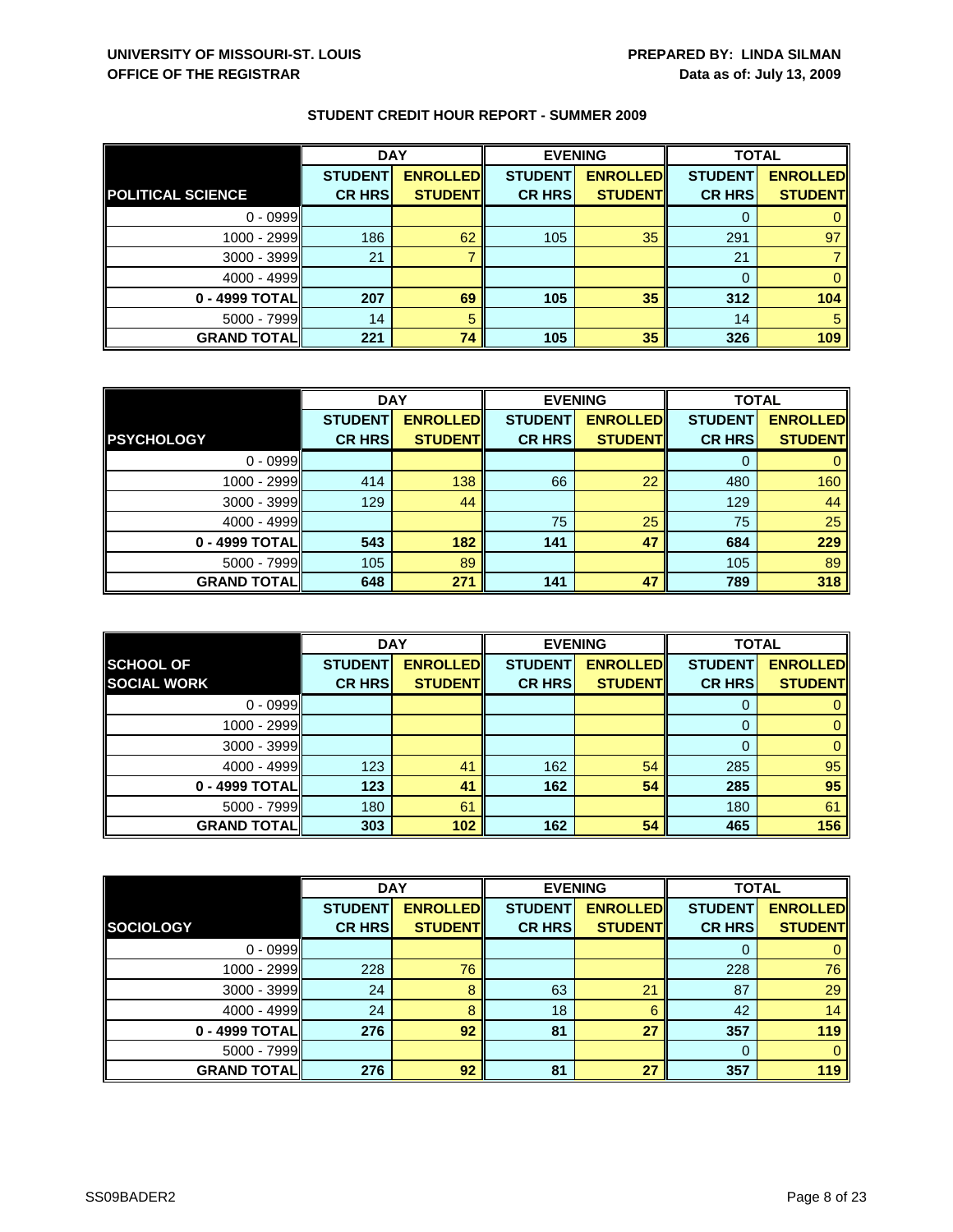|                    | <b>DAY</b>     |                 |                | <b>EVENING</b>  | <b>TOTAL</b>   |                 |
|--------------------|----------------|-----------------|----------------|-----------------|----------------|-----------------|
|                    | <b>STUDENT</b> | <b>ENROLLED</b> | <b>STUDENT</b> | <b>ENROLLED</b> | <b>STUDENT</b> | <b>ENROLLED</b> |
| <b>SPANISH</b>     | <b>CR HRS</b>  | <b>STUDENT</b>  | <b>CR HRS</b>  | <b>STUDENT</b>  | <b>CR HRS</b>  | <b>STUDENT</b>  |
| $0 - 0999$         |                |                 |                |                 |                |                 |
| 1000 - 2999        | 415            | 97              | 228            | 54              | 643            | 151             |
| $3000 - 3999$      | 39             | 13              |                |                 | 39             | 13              |
| $4000 - 4999$      |                |                 |                |                 | $\Omega$       | $\Omega$        |
| 0 - 4999 TOTAL     | 454            | 110             | 228            | 54              | 682            | 164             |
| $5000 - 7999$      |                |                 |                |                 | $\Omega$       | $\Omega$        |
| <b>GRAND TOTAL</b> | 454            | 110             | 228            | 54              | 682            | 164             |

|                             | <b>DAY</b>     |                 | <b>EVENING</b> |                 | <b>TOTAL</b>   |                 |
|-----------------------------|----------------|-----------------|----------------|-----------------|----------------|-----------------|
| <b>WOMEN'S &amp; GENDER</b> | <b>STUDENT</b> | <b>ENROLLED</b> | <b>STUDENT</b> | <b>ENROLLED</b> | <b>STUDENT</b> | <b>ENROLLED</b> |
| <b>STUDIES</b>              | <b>CR HRS</b>  | <b>STUDENT</b>  | <b>CR HRS</b>  | <b>STUDENT</b>  | <b>CR HRS</b>  | <b>STUDENT</b>  |
| $0 - 0999$                  |                |                 |                |                 |                |                 |
| $1000 - 2999$               | 27             |                 | 24             |                 | 51             |                 |
| $3000 - 3999$               |                |                 |                |                 |                |                 |
| $4000 - 4999$               |                |                 | 27             | a               | 34             | 12 <sup>°</sup> |
| 0 - 4999 TOTAL              | 34             | 12              | 51             | 17              | 85             | 29              |
| $5000 - 7999$               | 3              |                 |                |                 | 3              |                 |
| <b>GRAND TOTAL</b>          | 37             | 13              | 51             | 17              | 88             | 30              |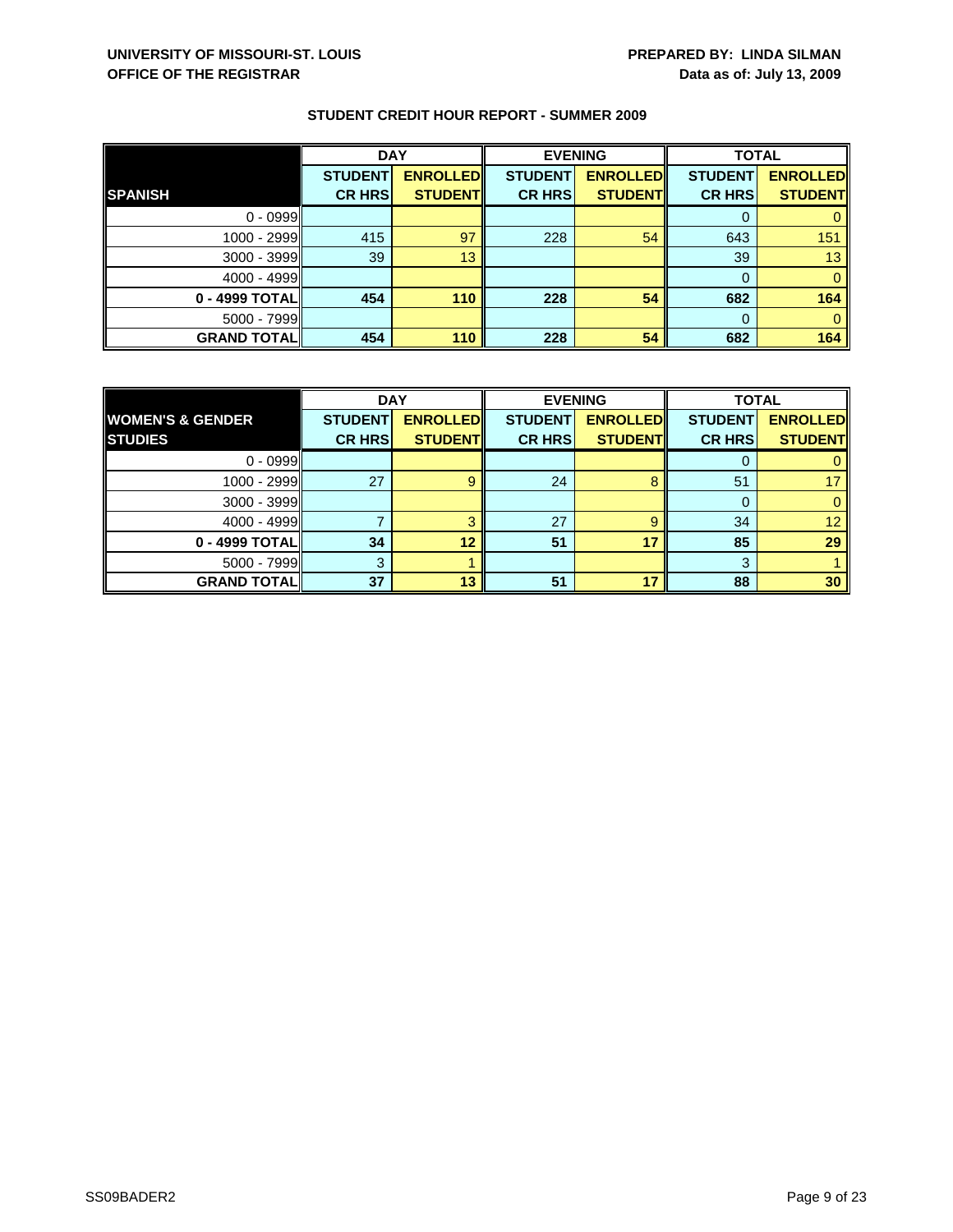|                      | <b>DAY</b>     |                 |                | <b>EVENING</b>  | <b>TOTAL</b>   |                 |
|----------------------|----------------|-----------------|----------------|-----------------|----------------|-----------------|
|                      | <b>STUDENT</b> | <b>ENROLLED</b> | <b>STUDENT</b> | <b>ENROLLED</b> | <b>STUDENT</b> | <b>ENROLLED</b> |
| <b>APPLIED MUSIC</b> | <b>CR HRS</b>  | <b>STUDENT</b>  | <b>CR HRS</b>  | <b>STUDENT</b>  | <b>CR HRS</b>  | <b>STUDENT</b>  |
| $0 - 0999$           |                |                 |                |                 |                |                 |
| 1000 - 2999          |                |                 |                |                 |                |                 |
| 3000 - 3999          |                |                 |                |                 |                |                 |
| $4000 - 4999$        |                |                 |                |                 |                |                 |
| 0 - 4999 TOTAL       |                |                 |                |                 |                |                 |
| $5000 - 7999$        |                |                 |                |                 |                |                 |
| <b>GRAND TOTAL</b>   |                |                 |                |                 |                |                 |

|                      | <b>DAY</b>     |                 | <b>EVENING</b> |                 | <b>TOTAL</b>   |                 |
|----------------------|----------------|-----------------|----------------|-----------------|----------------|-----------------|
|                      | <b>STUDENT</b> | <b>ENROLLED</b> | <b>STUDENT</b> | <b>ENROLLED</b> | <b>STUDENT</b> | <b>ENROLLED</b> |
| <b>ART EDUCATION</b> | <b>CR HRS</b>  | <b>STUDENT</b>  | <b>CR HRS</b>  | <b>STUDENT</b>  | <b>CR HRS</b>  | <b>STUDENT</b>  |
| $0 - 0999$           |                |                 |                |                 |                |                 |
| 1000 - 2999          | 24             |                 |                |                 | 24             | 8               |
| $3000 - 3999$        |                |                 |                |                 |                |                 |
| 4000 - 4999          |                |                 |                |                 |                |                 |
| 0 - 4999 TOTAL       | 24             |                 | o              |                 | 24             |                 |
| $5000 - 7999$        |                |                 |                |                 |                |                 |
| <b>GRAND TOTAL</b>   | 24             | я               |                | n               | 24             |                 |

|                    | <b>DAY</b>                      |                                   |                                 | <b>EVENING</b>                    | <b>TOTAL</b>                    |                                   |
|--------------------|---------------------------------|-----------------------------------|---------------------------------|-----------------------------------|---------------------------------|-----------------------------------|
| <b>ART HISTORY</b> | <b>STUDENT</b><br><b>CR HRS</b> | <b>ENROLLED</b><br><b>STUDENT</b> | <b>STUDENT</b><br><b>CR HRS</b> | <b>ENROLLED</b><br><b>STUDENT</b> | <b>STUDENT</b><br><b>CR HRS</b> | <b>ENROLLED</b><br><b>STUDENT</b> |
| $0 - 0999$         |                                 |                                   |                                 |                                   | O                               |                                   |
| 1000 - 2999        | 69                              | 23                                | 33                              | 11                                | 102                             | 34                                |
| $3000 - 3999$      |                                 |                                   |                                 |                                   | 0                               | 0                                 |
| $4000 - 4999$      |                                 |                                   |                                 |                                   | 0                               |                                   |
| 0 - 4999 TOTAL     | 69                              | 23                                | 33                              | 11                                | 102                             | 34                                |
| $5000 - 7999$      |                                 |                                   |                                 |                                   | 0                               | 0                                 |
| <b>GRAND TOTAL</b> | 69                              | 23                                | 33                              | 11                                | 102                             | 34                                |

|                      | <b>DAY</b>     |                 |                | <b>EVENING</b>  | <b>TOTAL</b>   |                 |
|----------------------|----------------|-----------------|----------------|-----------------|----------------|-----------------|
|                      | <b>STUDENT</b> | <b>ENROLLED</b> | <b>STUDENT</b> | <b>ENROLLED</b> | <b>STUDENT</b> | <b>ENROLLED</b> |
| <b>COMMUNICATION</b> | <b>CR HRS</b>  | <b>STUDENT</b>  | <b>CR HRS</b>  | <b>STUDENT</b>  | <b>CR HRS</b>  | <b>STUDENT</b>  |
| $0 - 0999$           |                |                 |                |                 |                | 0               |
| $1000 - 2999$        | 714            | 238             |                |                 | 714            | 238             |
| 3000 - 3999          | 387            | 129             |                |                 | 387            | 129             |
| $4000 - 4999$        | 115            | 32              |                |                 | 115            | 32 <sup>°</sup> |
| 0 - 4999 TOTAL       | 1,216          | 399             | 0              |                 | 1,216          | 399             |
| $5000 - 7999$        | 12             | 4               |                |                 | 12             | $\overline{4}$  |
| <b>GRAND TOTAL</b>   | 1,228          | 403             | 0              |                 | 1,228          | 403             |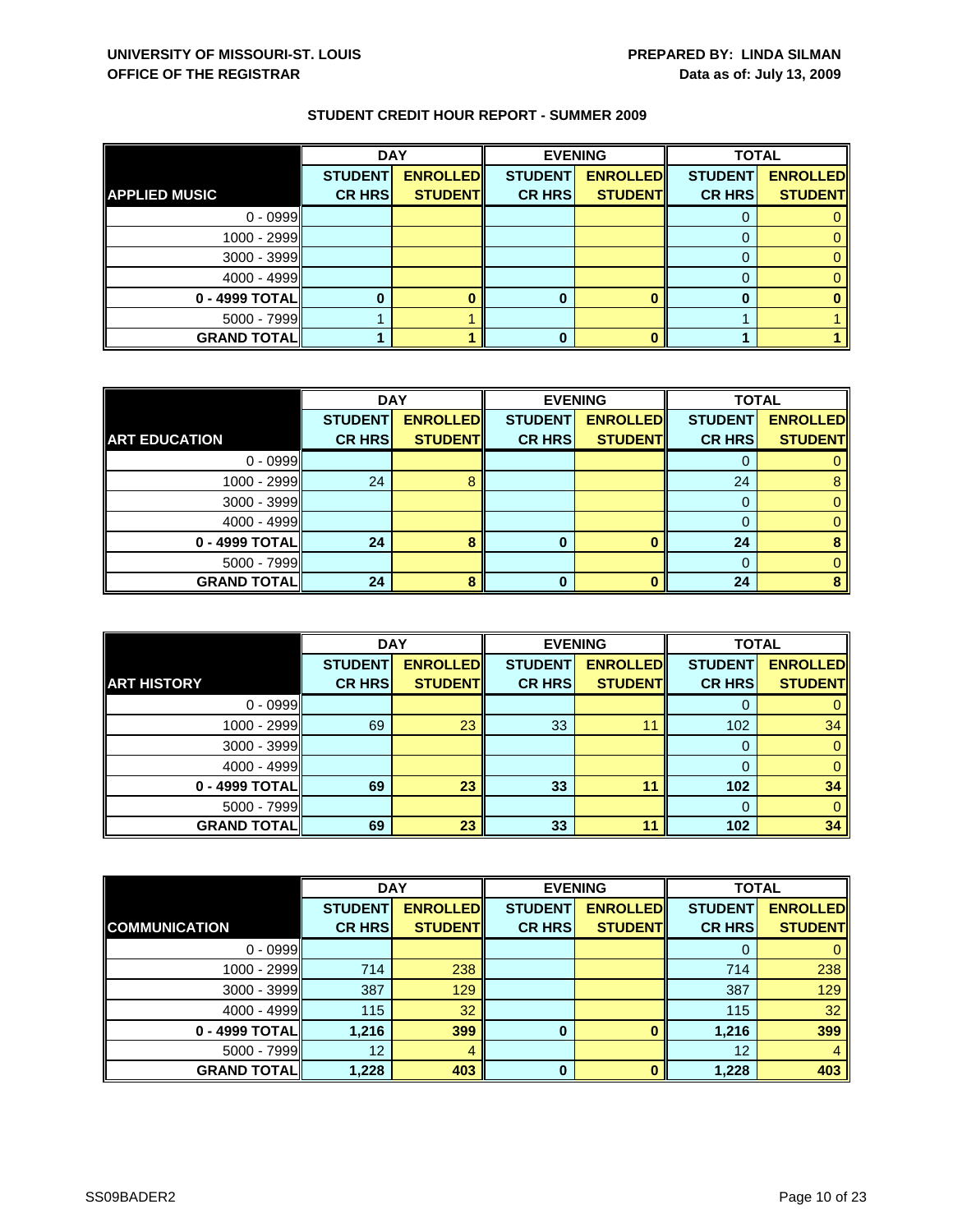|                    | <b>DAY</b>     |                 |                | <b>EVENING</b>  | <b>TOTAL</b>   |                 |
|--------------------|----------------|-----------------|----------------|-----------------|----------------|-----------------|
| <b>ENSEMBLE</b>    | <b>STUDENT</b> | <b>ENROLLED</b> | <b>STUDENT</b> | <b>ENROLLED</b> | <b>STUDENT</b> | <b>ENROLLED</b> |
| <b>PERFORMANCE</b> | <b>CR HRS</b>  | <b>STUDENT</b>  | <b>CR HRS</b>  | <b>STUDENT</b>  | <b>CR HRS</b>  | <b>STUDENT</b>  |
| $0 - 0999$         |                |                 |                |                 |                |                 |
| 1000 - 2999        |                |                 |                |                 |                |                 |
| 3000 - 3999        |                |                 |                |                 |                |                 |
| $4000 - 4999$      |                |                 |                |                 |                |                 |
| 0 - 4999 TOTAL     |                |                 |                |                 |                |                 |
| $5000 - 7999$      |                |                 |                |                 |                |                 |
| <b>GRAND TOTAL</b> |                |                 |                |                 |                |                 |

|                      | <b>DAY</b>     |                 |                | <b>EVENING</b>  |                | <b>TOTAL</b>    |  |
|----------------------|----------------|-----------------|----------------|-----------------|----------------|-----------------|--|
|                      | <b>STUDENT</b> | <b>ENROLLED</b> | <b>STUDENT</b> | <b>ENROLLED</b> | <b>STUDENT</b> | <b>ENROLLED</b> |  |
| <b>MEDIA STUDIES</b> | <b>CR HRS</b>  | <b>STUDENT</b>  | <b>CR HRS</b>  | <b>STUDENT</b>  | <b>CR HRS</b>  | <b>STUDENT</b>  |  |
| $0 - 0999$           |                |                 |                |                 |                |                 |  |
| 1000 - 2999          | 369            | 123             |                |                 | 369            | 123             |  |
| $3000 - 3999$        | 65             | 19              |                |                 | 65             | 19              |  |
| $4000 - 4999$        | 51             | 13              |                |                 | 51             | 13              |  |
| 0 - 4999 TOTAL       | 485            | 155             | 0              |                 | 485            | 155             |  |
| $5000 - 7999$        |                |                 |                |                 |                |                 |  |
| <b>GRAND TOTAL</b>   | 485            | 155             | O              |                 | 485            | 155             |  |

|                        | <b>DAY</b>                      |                                   |                                 | <b>EVENING</b>                    | <b>TOTAL</b>                    |                                   |
|------------------------|---------------------------------|-----------------------------------|---------------------------------|-----------------------------------|---------------------------------|-----------------------------------|
| <b>MUSIC EDUCATION</b> | <b>STUDENT</b><br><b>CR HRS</b> | <b>ENROLLED</b><br><b>STUDENT</b> | <b>STUDENT</b><br><b>CR HRS</b> | <b>ENROLLED</b><br><b>STUDENT</b> | <b>STUDENT</b><br><b>CR HRS</b> | <b>ENROLLED</b><br><b>STUDENT</b> |
|                        |                                 |                                   |                                 |                                   |                                 |                                   |
| $0 - 0999$             |                                 |                                   |                                 |                                   | O                               |                                   |
| 1000 - 2999            |                                 |                                   |                                 |                                   |                                 |                                   |
| $3000 - 3999$          | 27                              | 9                                 |                                 |                                   | 27                              | 9                                 |
| $4000 - 4999$          |                                 |                                   |                                 |                                   | 0                               |                                   |
| 0 - 4999 TOTAL         | 27                              | 9                                 | 0                               | n                                 | 27                              |                                   |
| $5000 - 7999$          | 74                              | 25                                |                                 |                                   | 74                              | 25                                |
| <b>GRAND TOTAL</b>     | 101                             | 34                                | 0                               |                                   | 101                             | 34                                |

|                      | <b>DAY</b>     |                 |                | <b>EVENING</b>  | <b>TOTAL</b>   |                 |
|----------------------|----------------|-----------------|----------------|-----------------|----------------|-----------------|
|                      | <b>STUDENT</b> | <b>ENROLLED</b> | <b>STUDENT</b> | <b>ENROLLED</b> | <b>STUDENT</b> | <b>ENROLLED</b> |
| <b>MUSIC HISTORY</b> | <b>CR HRS</b>  | <b>STUDENT</b>  | <b>CR HRS</b>  | <b>STUDENT</b>  | <b>CR HRS</b>  | <b>STUDENT</b>  |
| $0 - 0999$           |                |                 |                |                 | O              |                 |
| $1000 - 2999$        |                |                 | 33             | 11              | 33             |                 |
| $3000 - 3999$        |                |                 |                |                 | 0              | 0               |
| $4000 - 4999$        |                |                 |                |                 |                | $\mathbf{0}$    |
| 0 - 4999 TOTAL       |                |                 | 33             | 11              | 33             |                 |
| $5000 - 7999$        |                |                 |                |                 | $\Omega$       | 0               |
| <b>GRAND TOTAL</b>   |                |                 | 33             | 11              | 33             | 11              |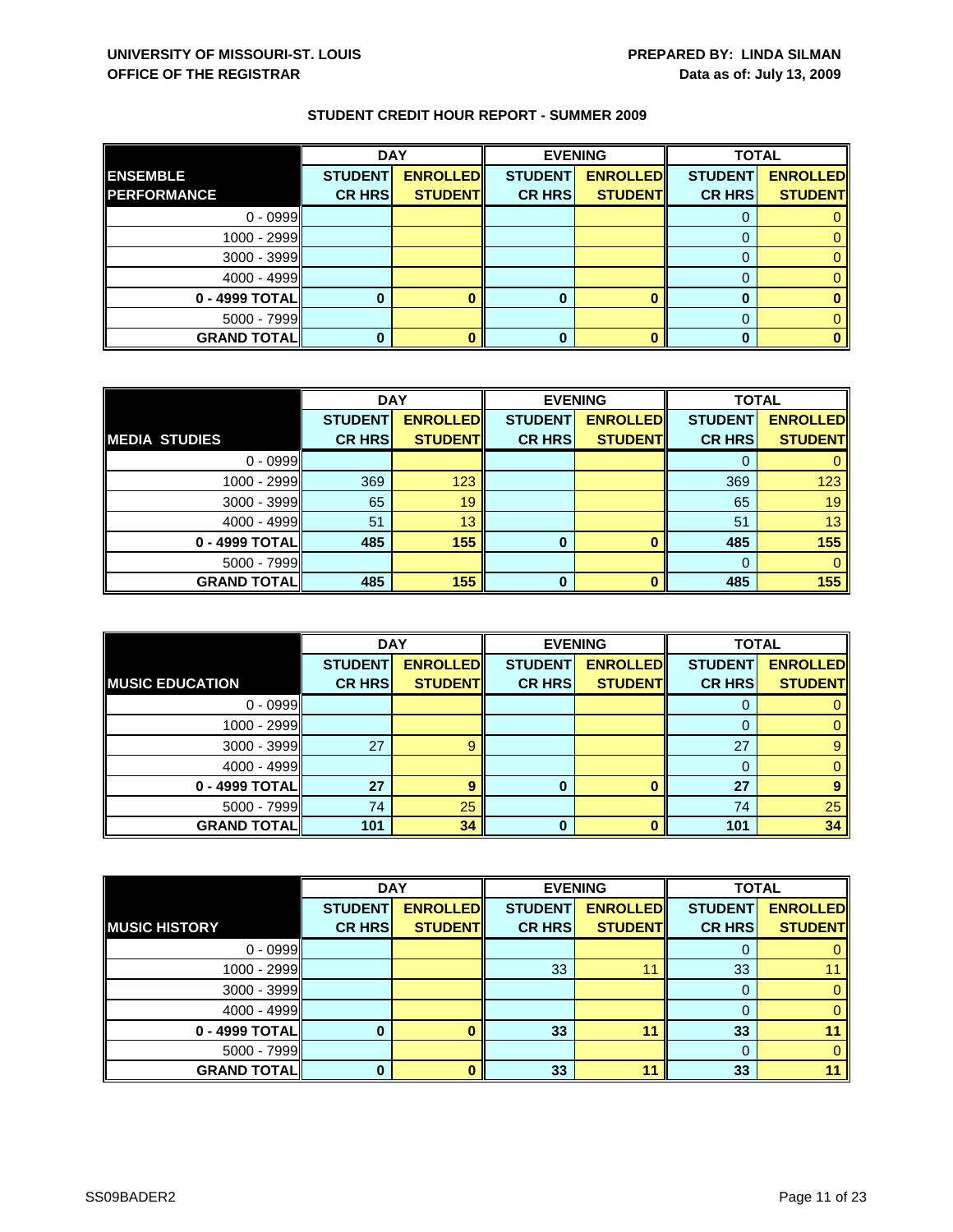|                    | <b>DAY</b>     |                 | <b>EVENING</b> |                 | <b>TOTAL</b>   |                 |
|--------------------|----------------|-----------------|----------------|-----------------|----------------|-----------------|
|                    | <b>STUDENT</b> | <b>ENROLLED</b> | <b>STUDENT</b> | <b>ENROLLED</b> | <b>STUDENT</b> | <b>ENROLLED</b> |
| <b>PEDAGOGY</b>    | <b>CR HRS</b>  | <b>STUDENT</b>  | <b>CR HRS</b>  | <b>STUDENT</b>  | <b>CR HRS</b>  | <b>STUDENT</b>  |
| $0 - 0999$         |                |                 |                |                 |                |                 |
| 1000 - 2999        |                |                 |                |                 |                |                 |
| 3000 - 3999        |                |                 |                |                 |                |                 |
| $4000 - 4999$      |                |                 |                |                 |                |                 |
| 0 - 4999 TOTAL     |                |                 |                |                 |                |                 |
| $5000 - 7999$      |                |                 |                |                 |                |                 |
| <b>GRAND TOTAL</b> |                |                 |                |                 |                |                 |

|                    | <b>DAY</b>     |                 | <b>EVENING</b> |                 | <b>TOTAL</b>   |                 |
|--------------------|----------------|-----------------|----------------|-----------------|----------------|-----------------|
|                    | <b>STUDENT</b> | <b>ENROLLED</b> | <b>STUDENT</b> | <b>ENROLLED</b> | <b>STUDENT</b> | <b>ENROLLED</b> |
| <b>PRACTICUM</b>   | <b>CR HRS</b>  | <b>STUDENT</b>  | <b>CR HRS</b>  | <b>STUDENT</b>  | <b>CR HRS</b>  | <b>STUDENT</b>  |
| $0 - 0999$         |                |                 |                |                 |                |                 |
| 1000 - 2999        |                |                 |                |                 | $\Omega$       |                 |
| $3000 - 3999$      |                |                 |                |                 |                |                 |
| 4000 - 4999        |                |                 |                |                 |                |                 |
| 0 - 4999 TOTAL     |                |                 | o              |                 | 0              |                 |
| $5000 - 7999$      | 18             | 6               |                |                 | 18             | 6               |
| <b>GRAND TOTAL</b> | 18             | Բ               |                | n               | 18             |                 |

|                     | <b>DAY</b>                      |                                   | <b>EVENING</b>                  |                                   | <b>TOTAL</b>                    |                                   |
|---------------------|---------------------------------|-----------------------------------|---------------------------------|-----------------------------------|---------------------------------|-----------------------------------|
| <b>STUDIO ART</b>   | <b>STUDENT</b><br><b>CR HRS</b> | <b>ENROLLED</b><br><b>STUDENT</b> | <b>STUDENT</b><br><b>CR HRS</b> | <b>ENROLLED</b><br><b>STUDENT</b> | <b>STUDENT</b><br><b>CR HRS</b> | <b>ENROLLED</b><br><b>STUDENT</b> |
| $0 - 0999$          |                                 |                                   |                                 |                                   | O                               |                                   |
| $1000 - 2999$       | 93                              | 31                                | 24                              | 8                                 | 117                             | 39                                |
| $3000 - 3999$       | 12                              | 4                                 |                                 |                                   | 12                              |                                   |
| $4000 - 4999$       |                                 |                                   |                                 |                                   | $\Omega$                        |                                   |
| 0 - 4999 TOTAL      | 105                             | 35                                | 24                              | 8                                 | 129                             | 43                                |
| $5000 - 7999$       |                                 |                                   |                                 |                                   | $\Omega$                        | 0                                 |
| <b>GRAND TOTALI</b> | 105                             | 35                                | 24                              | 8                                 | 129                             | 43                                |

|                    | <b>DAY</b>     |                 |                | <b>EVENING</b>  | <b>TOTAL</b>   |                 |
|--------------------|----------------|-----------------|----------------|-----------------|----------------|-----------------|
|                    | <b>STUDENT</b> | <b>ENROLLED</b> | <b>STUDENT</b> | <b>ENROLLED</b> | <b>STUDENT</b> | <b>ENROLLED</b> |
| <b>THEATRE</b>     | <b>CR HRS</b>  | <b>STUDENT</b>  | <b>CR HRS</b>  | <b>STUDENT</b>  | <b>CR HRS</b>  | <b>STUDENT</b>  |
| $0 - 0999$         |                |                 |                |                 |                |                 |
| $1000 - 2999$      |                |                 |                |                 |                | 0               |
| $3000 - 3999$      |                |                 |                |                 | O              | 0.              |
| $4000 - 4999$      |                |                 |                |                 |                |                 |
| $0 - 4999$ TOTAL   |                |                 |                |                 |                |                 |
| $5000 - 7999$      |                |                 |                |                 | 0              |                 |
| <b>GRAND TOTAL</b> |                |                 |                |                 | n              | o               |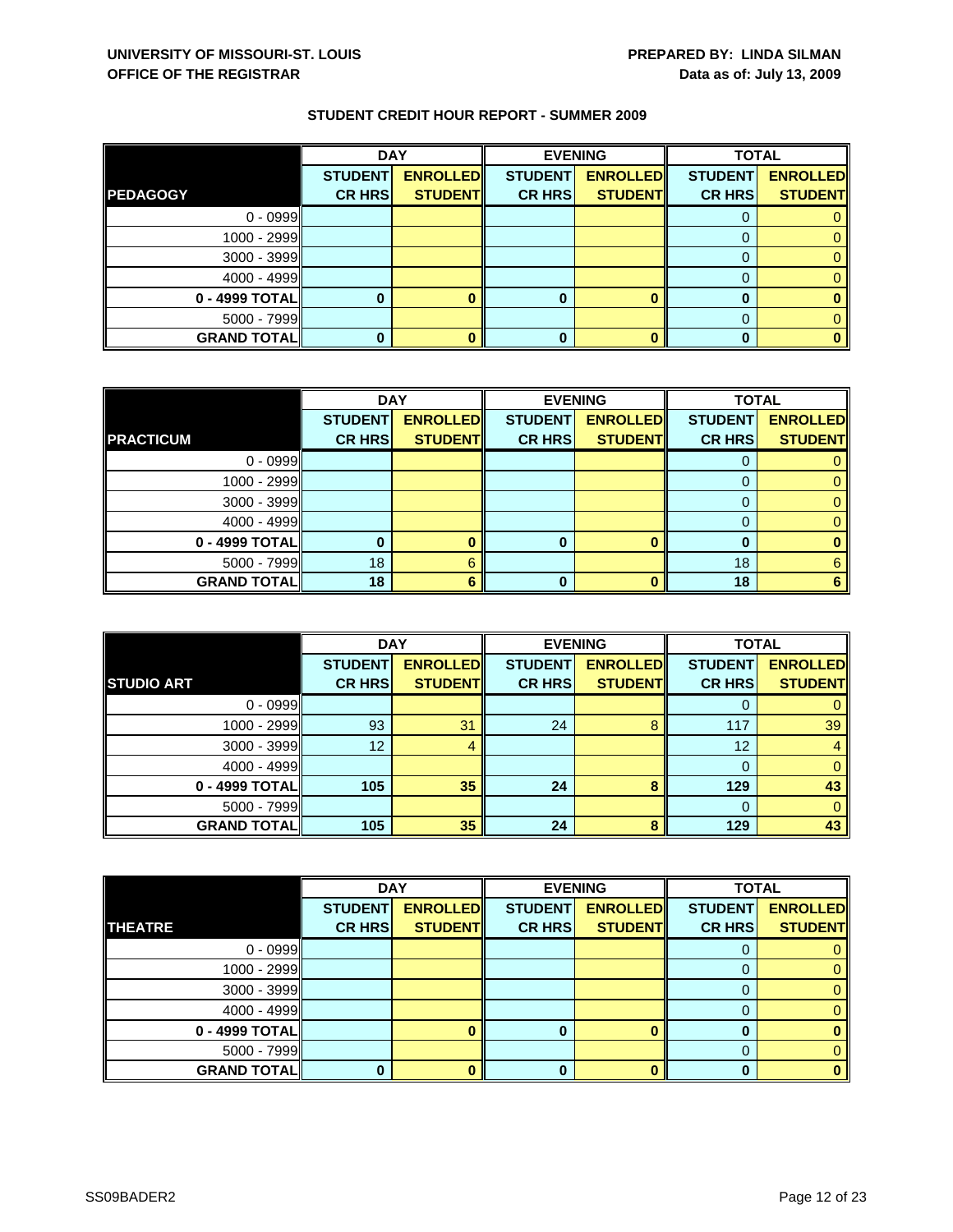|                          | <b>DAY</b>                      |                                   | <b>EVENING</b>                  |                                   | <b>TOTAL</b>                    |                                   |
|--------------------------|---------------------------------|-----------------------------------|---------------------------------|-----------------------------------|---------------------------------|-----------------------------------|
| <b>THEATRE AND DANCE</b> | <b>STUDENT</b><br><b>CR HRS</b> | <b>ENROLLED</b><br><b>STUDENT</b> | <b>STUDENT</b><br><b>CR HRS</b> | <b>ENROLLED</b><br><b>STUDENT</b> | <b>STUDENT</b><br><b>CR HRS</b> | <b>ENROLLED</b><br><b>STUDENT</b> |
|                          |                                 |                                   |                                 |                                   |                                 |                                   |
| $0 - 0999$               |                                 |                                   |                                 |                                   |                                 |                                   |
| 1000 - 2999              | 120                             | 40                                |                                 |                                   | 120                             | 40                                |
| 3000 - 3999              | 9                               |                                   |                                 |                                   | 9                               |                                   |
| $4000 - 4999$            |                                 |                                   |                                 |                                   |                                 |                                   |
| 0 - 4999 TOTAL           | 129                             | 43                                | 0                               |                                   | 129                             | 43                                |
| 5000 - 7999              |                                 |                                   |                                 |                                   |                                 |                                   |
| <b>GRAND TOTAL</b>       | 129                             | 43                                | 0                               |                                   | 129                             | 43                                |

|                                 | <b>DAY</b>     |                 |                | <b>EVENING</b>  | <b>TOTAL</b>   |                 |
|---------------------------------|----------------|-----------------|----------------|-----------------|----------------|-----------------|
|                                 | <b>STUDENT</b> | <b>ENROLLED</b> | <b>STUDENT</b> | <b>ENROLLED</b> | <b>STUDENT</b> | <b>ENROLLED</b> |
| <b>THEORY &amp; COMPOSITION</b> | <b>CR HRS</b>  | <b>STUDENT</b>  | <b>CR HRS</b>  | <b>STUDENT</b>  | <b>CR HRS</b>  | <b>STUDENT</b>  |
| $0 - 0999$                      |                |                 |                |                 |                |                 |
| $1000 - 2999$                   |                |                 |                |                 |                |                 |
| $3000 - 3999$                   |                |                 |                |                 |                |                 |
| $4000 - 4999$                   |                |                 |                |                 |                |                 |
| 0 - 4999 TOTAL                  |                |                 | O              |                 |                |                 |
| $5000 - 7999$                   |                |                 |                |                 |                |                 |
| <b>GRAND TOTALI</b>             |                |                 |                |                 |                |                 |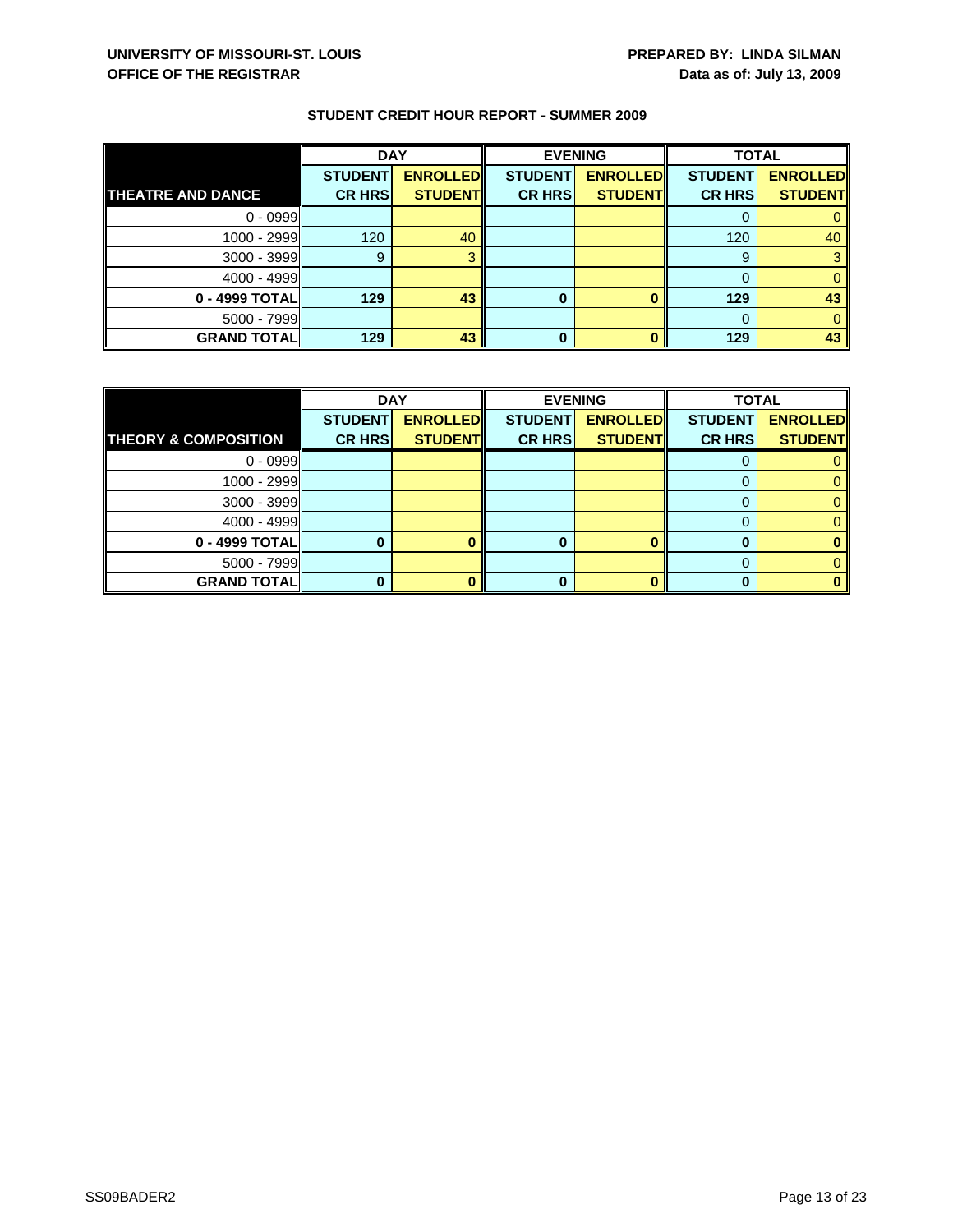|                    | <b>DAY</b>     |                 | <b>EVENING</b> |                 | <b>TOTAL</b>   |                 |
|--------------------|----------------|-----------------|----------------|-----------------|----------------|-----------------|
|                    | <b>STUDENT</b> | <b>ENROLLED</b> | <b>STUDENT</b> | <b>ENROLLED</b> | <b>STUDENT</b> | <b>ENROLLED</b> |
| <b>ACCOUNTING</b>  | <b>CR HRS</b>  | <b>STUDENT</b>  | <b>CR HRS</b>  | <b>STUDENT</b>  | <b>CR HRS</b>  | <b>STUDENT</b>  |
| $0 - 0999$         |                |                 |                |                 | O              |                 |
| 1000 - 2999        | 90             | 30              | 99             | 33              | 189            | 63              |
| $3000 - 3999$      | 67             | 23              | 348            | 116             | 415            | 139             |
| $4000 - 4999$      |                |                 |                |                 | 0              |                 |
| 0 - 4999 TOTAL     | 157            | 53              | 447            | 149             | 604            | 202             |
| $5000 - 7999$      | 126            | 42              |                |                 | 126            | 42              |
| <b>GRAND TOTAL</b> | 283            | 95              | 447            | 149             | 730            | 244             |

|                       | <b>DAY</b>     |                 | <b>EVENING</b> |                 | <b>TOTAL</b>   |                 |
|-----------------------|----------------|-----------------|----------------|-----------------|----------------|-----------------|
| <b>BUSINESS</b>       | <b>STUDENT</b> | <b>ENROLLED</b> | <b>STUDENT</b> | <b>ENROLLED</b> | <b>STUDENT</b> | <b>ENROLLED</b> |
| <b>ADMINISTRATION</b> | <b>CR HRS</b>  | <b>STUDENT</b>  | <b>CR HRS</b>  | <b>STUDENT</b>  | <b>CR HRS</b>  | <b>STUDENT</b>  |
| $0 - 0999$            |                |                 |                |                 |                |                 |
| 1000 - 2999           | 84             | 28              | 99             | 33              | 183            | 61              |
| $3000 - 3999$         | 22             | 8               |                |                 | 22             | 8               |
| $4000 - 4999$         |                |                 |                |                 |                | 0               |
| 0 - 4999 TOTAL        | 106            | 36              | 99             | 33              | 205            | 69              |
| $5000 - 7999$         | 477            | 161             |                |                 | 477            | 161             |
| <b>GRAND TOTAL</b>    | 583            | 197             | 99             | 33              | 682            | 230             |

|                     | <b>DAY</b>     |                 |                | <b>EVENING</b>  | <b>TOTAL</b>   |                 |
|---------------------|----------------|-----------------|----------------|-----------------|----------------|-----------------|
|                     | <b>STUDENT</b> | <b>ENROLLED</b> | <b>STUDENT</b> | <b>ENROLLED</b> | <b>STUDENT</b> | <b>ENROLLED</b> |
| <b>FINANCE</b>      | <b>CR HRS</b>  | <b>STUDENT</b>  | <b>CR HRS</b>  | <b>STUDENT</b>  | <b>CR HRS</b>  | <b>STUDENT</b>  |
| $0 - 0999$          |                |                 |                |                 | O              |                 |
| 1000 - 2999         |                |                 |                |                 |                | 0               |
| 3000 - 3999         | 259            | 87              | 240            | 80              | 499            | 167             |
| $4000 - 4999$       |                |                 |                |                 | 0              | 0               |
| 0 - 4999 TOTAL      | 259            | 87              | 240            | 80              | 499            | 167             |
| $5000 - 7999$       | 21             |                 |                |                 | 21             |                 |
| <b>GRAND TOTALI</b> | 280            | 94              | 240            | 80              | 520            | 174             |

|                    | <b>DAY</b>     |                 | <b>EVENING</b> |                 | <b>TOTAL</b>   |                 |
|--------------------|----------------|-----------------|----------------|-----------------|----------------|-----------------|
| <b>INFORMATION</b> | <b>STUDENT</b> | <b>ENROLLED</b> | <b>STUDENT</b> | <b>ENROLLED</b> | <b>STUDENT</b> | <b>ENROLLED</b> |
| <b>SYSTEMS</b>     | <b>CR HRS</b>  | <b>STUDENT</b>  | <b>CR HRS</b>  | <b>STUDENT</b>  | <b>CR HRS</b>  | <b>STUDENT</b>  |
| $0 - 0999$         |                |                 |                |                 | O              | 0               |
| 1000 - 2999        | 162            | 54              | 57             | 19              | 219            | 73              |
| $3000 - 3999$      | 6              |                 | 141            | 47              | 147            | 49              |
| $4000 - 4999$      |                |                 |                |                 | $\Omega$       | $\mathbf{0}$    |
| 0 - 4999 TOTAL     | 168            | 56              | 198            | 66              | 366            | 122             |
| $5000 - 7999$      | 225            | 75              |                |                 | 225            | 75              |
| <b>GRAND TOTAL</b> | 393            | 131             | 198            | 66              | 591            | 197             |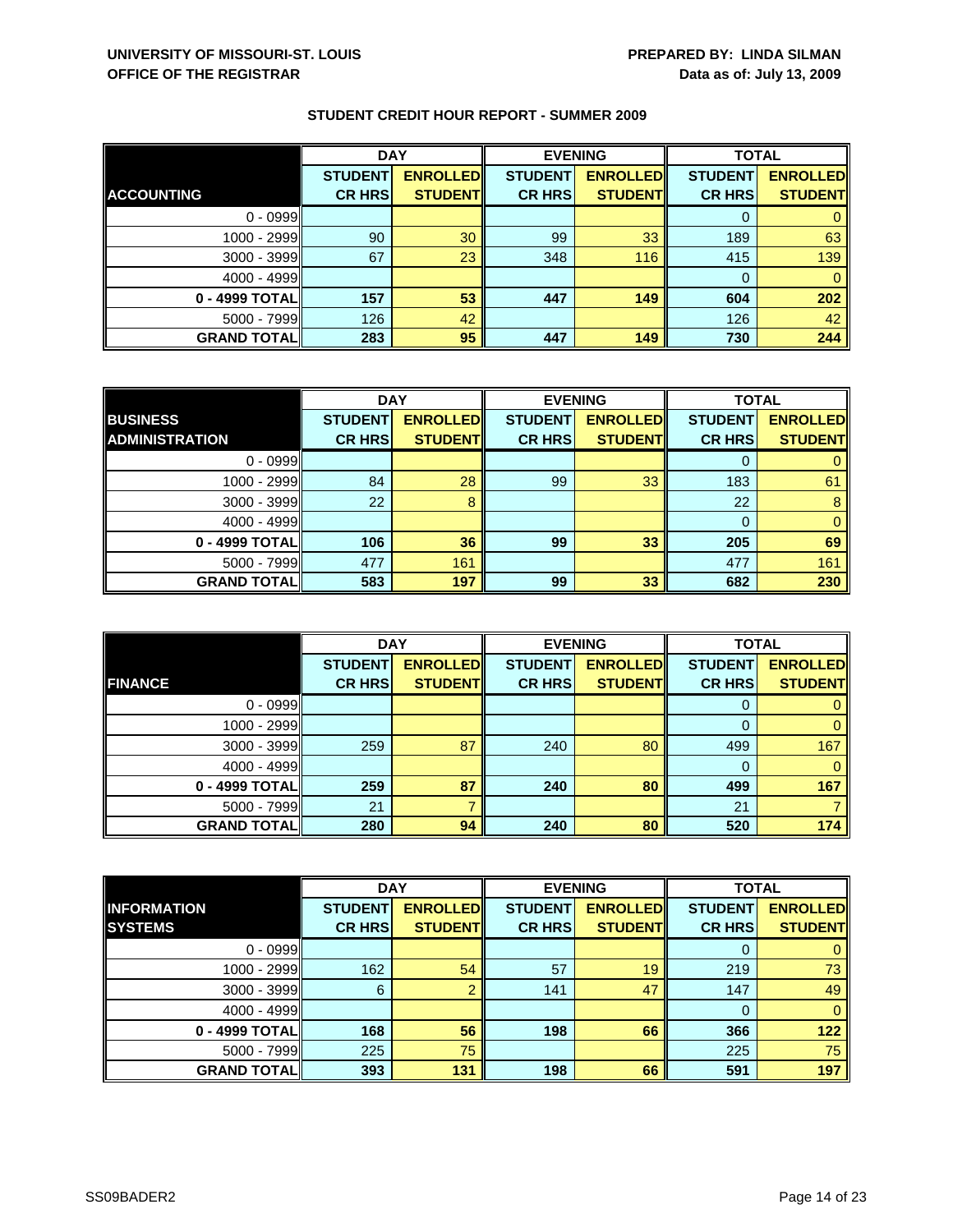| <b>LOGISTICS &amp;</b> | <b>DAY</b>     |                 | <b>EVENING</b> |                 | <b>TOTAL</b>   |                 |
|------------------------|----------------|-----------------|----------------|-----------------|----------------|-----------------|
| <b>OPERATIONS</b>      | <b>STUDENT</b> | <b>ENROLLED</b> | <b>STUDENT</b> | <b>ENROLLED</b> | <b>STUDENT</b> | <b>ENROLLED</b> |
| <b>MANAGEMENT</b>      | <b>CR HRS</b>  | <b>STUDENT</b>  | <b>CR HRS</b>  | <b>STUDENT</b>  | <b>CR HRS</b>  | <b>STUDENT</b>  |
| $0 - 0999$             |                |                 |                |                 |                |                 |
| 1000 - 2999            |                |                 |                |                 |                |                 |
| $3000 - 3999$          | 396            | 132             | 288            | 96              | 684            | 228             |
| $4000 - 4999$          |                |                 |                |                 |                |                 |
| 0 - 4999 TOTAL         | 396            | 132             | 288            | 96              | 684            | 228             |
| $5000 - 7999$          | 174            | 59              |                |                 | 174            | 59              |
| <b>GRAND TOTALI</b>    | 570            | 191             | 288            | 96              | 858            | 287             |

|                    | <b>DAY</b>     |                 | <b>EVENING</b> |                 | <b>TOTAL</b>   |                 |
|--------------------|----------------|-----------------|----------------|-----------------|----------------|-----------------|
|                    | <b>STUDENT</b> | <b>ENROLLED</b> | <b>STUDENT</b> | <b>ENROLLED</b> | <b>STUDENT</b> | <b>ENROLLED</b> |
| <b>IMANAGEMENT</b> | <b>CR HRS</b>  | <b>STUDENT</b>  | <b>CR HRS</b>  | <b>STUDENT</b>  | <b>CR HRS</b>  | <b>STUDENT</b>  |
| $0 - 0999$         |                |                 |                |                 |                |                 |
| $1000 - 2999$      |                |                 |                |                 | 0              |                 |
| $3000 - 3999$      | 132            | 44              | 174            | 58              | 306            | 102             |
| $4000 - 4999$      | 141            | 47              | 108            | 36              | 249            | 83              |
| 0 - 4999 TOTAL     | 273            | 91              | 282            | 94              | 555            | 185             |
| $5000 - 7999$      | 15             | 5               |                |                 | 15             | 5               |
| <b>GRAND TOTAL</b> | 288            | 96              | 282            | 94              | 570            | 190             |

|                                                 | <b>DAY</b>                      |                                   | <b>EVENING</b>                  |                                   | <b>TOTAL</b>                    |                                   |
|-------------------------------------------------|---------------------------------|-----------------------------------|---------------------------------|-----------------------------------|---------------------------------|-----------------------------------|
| <b>MANAGEMENT</b><br><b>INFORMATION SYSTEMS</b> | <b>STUDENT</b><br><b>CR HRS</b> | <b>ENROLLED</b><br><b>STUDENT</b> | <b>STUDENT</b><br><b>CR HRS</b> | <b>ENROLLED</b><br><b>STUDENT</b> | <b>STUDENT</b><br><b>CR HRS</b> | <b>ENROLLED</b><br><b>STUDENT</b> |
|                                                 |                                 |                                   |                                 |                                   |                                 |                                   |
| $0 - 0999$                                      |                                 |                                   |                                 |                                   |                                 |                                   |
| 1000 - 2999                                     |                                 |                                   |                                 |                                   |                                 |                                   |
| $3000 - 3999$                                   |                                 |                                   |                                 |                                   |                                 |                                   |
| $4000 - 4999$                                   |                                 |                                   |                                 |                                   |                                 |                                   |
| 0 - 4999 TOTAL                                  |                                 |                                   |                                 |                                   |                                 |                                   |
| 5000 - 7999                                     |                                 |                                   |                                 |                                   |                                 |                                   |
| <b>GRAND TOTALI</b>                             |                                 |                                   | 0                               |                                   |                                 |                                   |

|                    | <b>DAY</b>     |                 |                | <b>EVENING</b>  | <b>TOTAL</b>   |                 |
|--------------------|----------------|-----------------|----------------|-----------------|----------------|-----------------|
|                    | <b>STUDENT</b> | <b>ENROLLED</b> | <b>STUDENT</b> | <b>ENROLLED</b> | <b>STUDENT</b> | <b>ENROLLED</b> |
| <b>MARKETING</b>   | <b>CR HRS</b>  | <b>STUDENT</b>  | <b>CR HRS</b>  | <b>STUDENT</b>  | <b>CR HRS</b>  | <b>STUDENT</b>  |
| $0 - 0999$         |                |                 |                |                 | 0              | 0               |
| 1000 - 2999        |                |                 |                |                 | 0              | $\mathbf{0}$    |
| $3000 - 3999$      | 113            | 39              | 126            | 42              | 239            | 81              |
| $4000 - 4999$      |                |                 |                |                 | $\Omega$       | $\mathbf{0}$    |
| 0 - 4999 TOTAL     | 113            | 39              | 126            | 42              | 239            | 81              |
| $5000 - 7999$      | 141            | 47              |                |                 | 141            | 47              |
| <b>GRAND TOTAL</b> | 254            | 86              | 126            | 42              | 380            | 128             |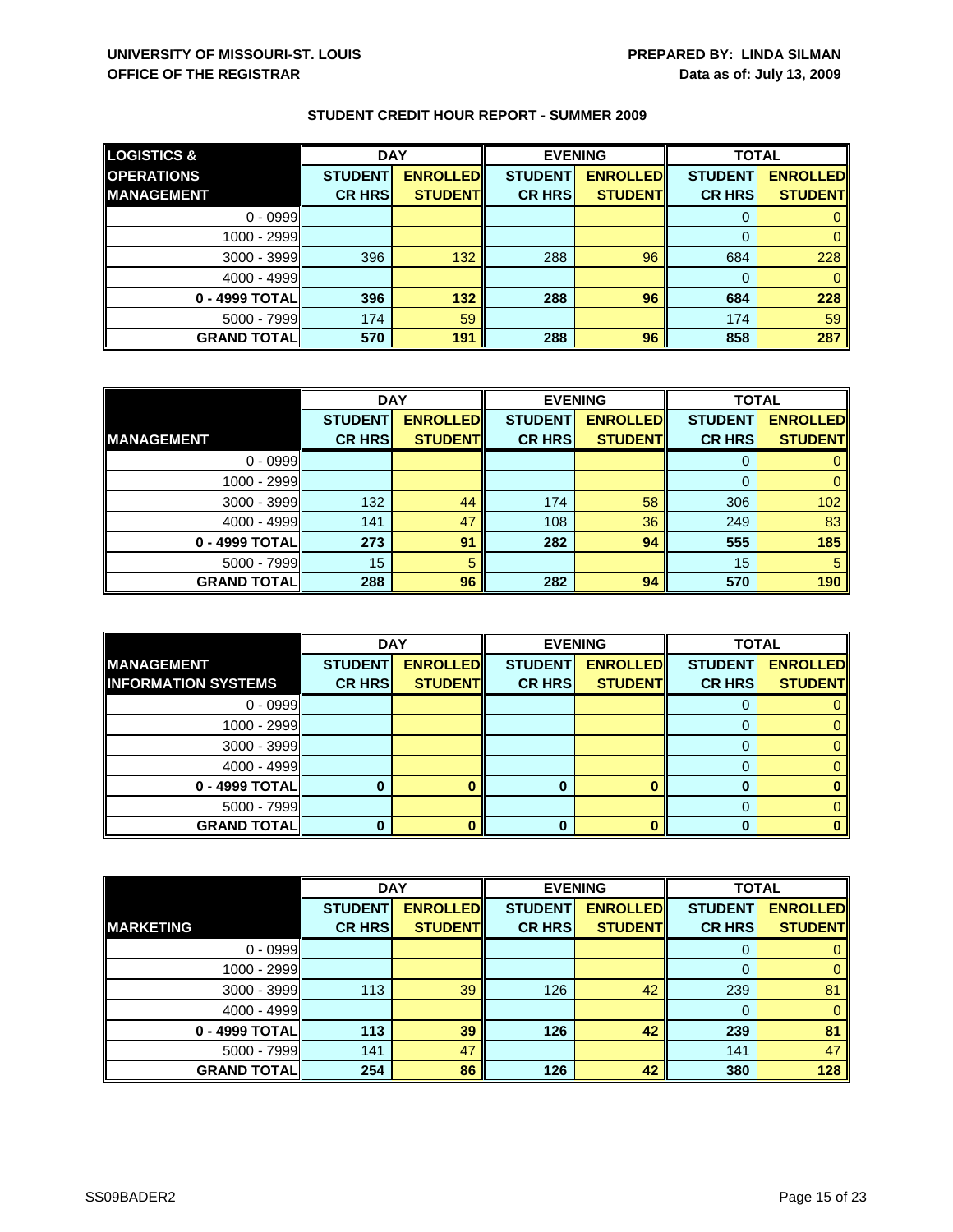|                    | <b>DAY</b>     |                 |                | <b>EVENING</b>  | <b>TOTAL</b>   |                 |
|--------------------|----------------|-----------------|----------------|-----------------|----------------|-----------------|
| <b>ADULT</b>       | <b>STUDENT</b> | <b>ENROLLED</b> | <b>STUDENT</b> | <b>ENROLLED</b> | <b>STUDENT</b> | <b>ENROLLED</b> |
| <b>EDUCATION</b>   | <b>CR HRS</b>  | <b>STUDENT</b>  | <b>CR HRS</b>  | <b>STUDENT</b>  | <b>CR HRS</b>  | <b>STUDENT</b>  |
| $0 - 0999$         |                |                 |                |                 |                |                 |
| $1000 - 2999$      |                |                 |                |                 |                |                 |
| 3000 - 3999        |                |                 |                |                 |                |                 |
| $4000 - 4999$      |                |                 |                |                 |                |                 |
| $0 - 4999$ TOTAL   |                |                 | 0              |                 |                |                 |
| 5000 - 7999        | 42             | 12              |                |                 | 42             | 12              |
| <b>GRAND TOTAL</b> | 42             | 12              | 0              |                 | 42             | 12 <sup>°</sup> |

|                    | <b>DAY</b>     |                 |                | <b>EVENING</b>  | <b>TOTAL</b>   |                 |
|--------------------|----------------|-----------------|----------------|-----------------|----------------|-----------------|
| <b>COUNSELOR</b>   | <b>STUDENT</b> | <b>ENROLLED</b> | <b>STUDENT</b> | <b>ENROLLED</b> | <b>STUDENT</b> | <b>ENROLLED</b> |
| <b>EDUCATION</b>   | <b>CR HRS</b>  | <b>STUDENT</b>  | <b>CR HRS</b>  | <b>STUDENTI</b> | <b>CR HRS</b>  | <b>STUDENT</b>  |
| $0 - 0999$         |                |                 |                |                 |                |                 |
| 1000 - 2999        |                |                 |                |                 | 0              |                 |
| $3000 - 3999$      | 12             |                 |                |                 | 12             |                 |
| $4000 - 4999$      |                |                 |                |                 | 0              |                 |
| 0 - 4999 TOTAL     | 12             | 4               | 0              |                 | 12             |                 |
| $5000 - 7999$      | 629            | 214             |                |                 | 629            | 214             |
| <b>GRAND TOTAL</b> | 641            | 218             | ŋ              | n               | 641            | 218             |

|                        | <b>DAY</b>     |                 |                | <b>EVENING</b>  | <b>TOTAL</b>   |                 |
|------------------------|----------------|-----------------|----------------|-----------------|----------------|-----------------|
| <b>EARLY CHILDHOOD</b> | <b>STUDENT</b> | <b>ENROLLED</b> | <b>STUDENT</b> | <b>ENROLLED</b> | <b>STUDENT</b> | <b>ENROLLED</b> |
| <b>EDUCATION</b>       | <b>CR HRS</b>  | <b>STUDENT</b>  | <b>CR HRS</b>  | <b>STUDENT</b>  | <b>CR HRS</b>  | <b>STUDENT</b>  |
| $0 - 0999$             |                |                 |                |                 | U              |                 |
| 1000 - 2999            |                |                 |                |                 |                |                 |
| $3000 - 3999$          | 39             | 26              |                |                 | 39             | 26              |
| $4000 - 4999$          | 27             | 9               |                |                 | 27             | 9               |
| 0 - 4999 TOTAL         | 66             | 35              | 0              | ŋ               | 66             | 35              |
| $5000 - 7999$          |                |                 |                |                 | $\Omega$       |                 |
| <b>GRAND TOTAL</b>     | 66             | 35              | 0              |                 | 66             | 35              |

|                    | <b>DAY</b>     |                 |                | <b>EVENING</b>  | <b>TOTAL</b>   |                 |
|--------------------|----------------|-----------------|----------------|-----------------|----------------|-----------------|
|                    | <b>STUDENT</b> | <b>ENROLLED</b> | <b>STUDENT</b> | <b>ENROLLED</b> | <b>STUDENT</b> | <b>ENROLLED</b> |
| <b>EDUCATION</b>   | <b>CR HRS</b>  | <b>STUDENT</b>  | <b>CR HRS</b>  | <b>STUDENT</b>  | <b>CR HRS</b>  | <b>STUDENT</b>  |
| $0 - 0999$         |                |                 |                |                 | 0              | 0               |
| 1000 - 2999        | 16             | 4               |                |                 | 16             | 4               |
| $3000 - 3999$      |                |                 |                |                 | 0              | $\mathbf{0}$    |
| $4000 - 4999$      |                |                 |                |                 | 0              | $\mathbf{0}$    |
| 0 - 4999 TOTAL     | 16             |                 | 0              |                 | 16             | 4               |
| 5000 - 7999        | 193            | 67              |                |                 | 193            | 67              |
| <b>GRAND TOTAL</b> | 209            | 71              | $\bf{0}$       | $\mathbf{0}$    | 209            | 71              |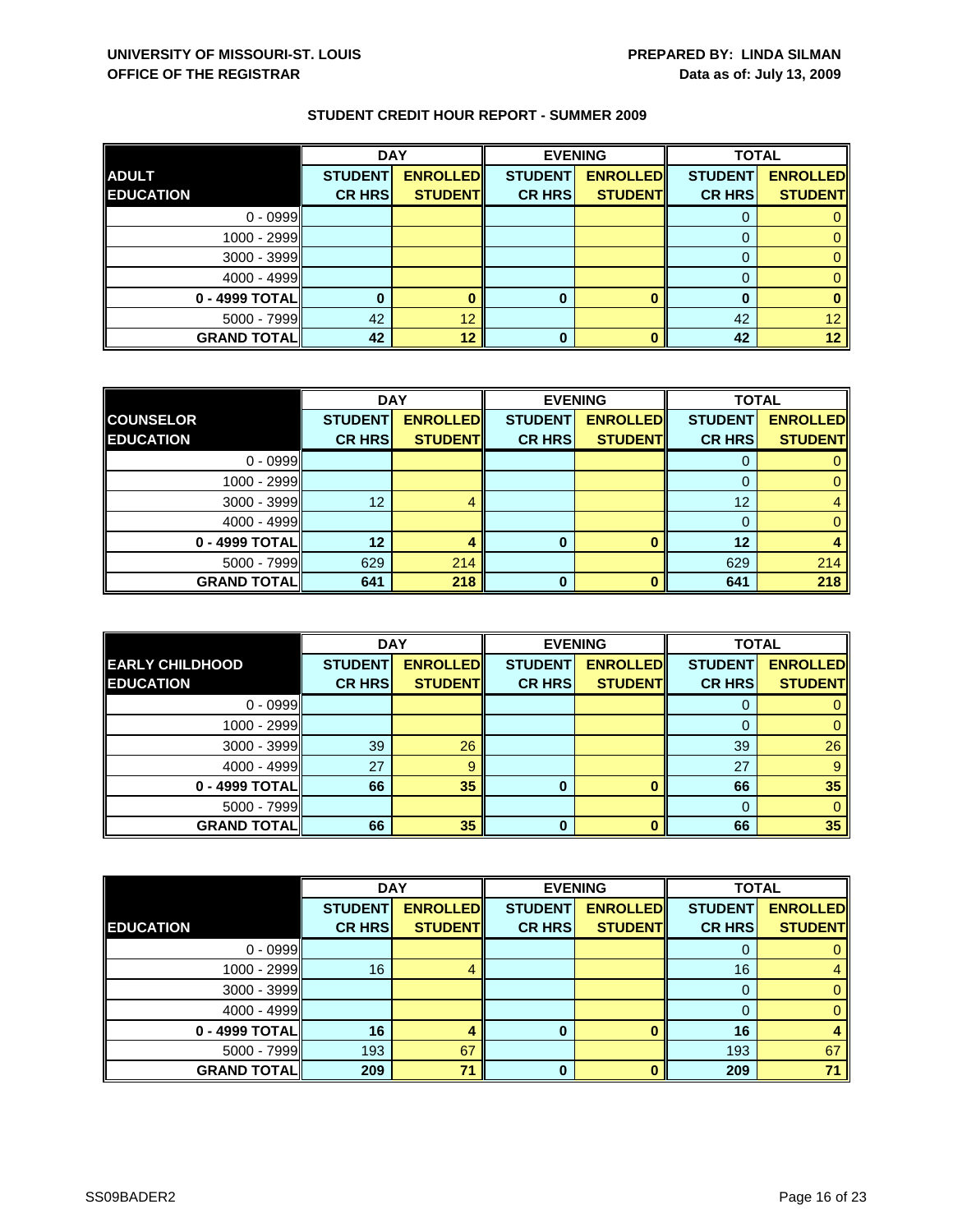|                       | <b>DAY</b>     |                 |                | <b>EVENING</b>  | <b>TOTAL</b>   |                 |
|-----------------------|----------------|-----------------|----------------|-----------------|----------------|-----------------|
| <b>EDUCATIONAL</b>    | <b>STUDENT</b> | <b>ENROLLED</b> | <b>STUDENT</b> | <b>ENROLLED</b> | <b>STUDENT</b> | <b>ENROLLED</b> |
| <b>ADMINISTRATION</b> | <b>CR HRS</b>  | <b>STUDENT</b>  | <b>CR HRS</b>  | <b>STUDENT</b>  | <b>CR HRS</b>  | <b>STUDENT</b>  |
| $0 - 0999$            |                |                 |                |                 |                |                 |
| 1000 - 2999           |                |                 |                |                 |                |                 |
| $3000 - 3999$         |                |                 |                |                 |                |                 |
| $4000 - 4999$         |                |                 |                |                 |                |                 |
| 0 - 4999 TOTAL        |                |                 | 0              |                 |                |                 |
| $5000 - 7999$         | 446            | 150             |                |                 | 446            | 150             |
| <b>GRAND TOTALI</b>   | 446            | 150             | 0              |                 | 446            | 150             |

|                    | <b>DAY</b>     |                 |                | <b>EVENING</b>  | <b>TOTAL</b>   |                 |
|--------------------|----------------|-----------------|----------------|-----------------|----------------|-----------------|
| <b>EDUCATIONAL</b> | <b>STUDENT</b> | <b>ENROLLED</b> | <b>STUDENT</b> | <b>ENROLLED</b> | <b>STUDENT</b> | <b>ENROLLED</b> |
| <b>FOUNDATIONS</b> | <b>CR HRS</b>  | <b>STUDENT</b>  | <b>CR HRS</b>  | <b>STUDENT</b>  | <b>CR HRS</b>  | <b>STUDENT</b>  |
| $0 - 0999$         |                |                 |                |                 |                |                 |
| 1000 - 2999        |                |                 |                |                 |                |                 |
| $3000 - 3999$      |                |                 |                |                 |                |                 |
| $4000 - 4999$      |                |                 |                |                 |                |                 |
| $0 - 4999$ TOTAL   |                |                 |                |                 |                |                 |
| $5000 - 7999$      |                |                 |                |                 |                |                 |
| <b>GRAND TOTAL</b> |                |                 |                |                 |                |                 |

|                                         | <b>DAY</b>                      |                                   | <b>EVENING</b>                  |                                   | <b>TOTAL</b>                    |                                   |
|-----------------------------------------|---------------------------------|-----------------------------------|---------------------------------|-----------------------------------|---------------------------------|-----------------------------------|
| <b>EDUCATIONAL</b><br><b>PSYCHOLOGY</b> | <b>STUDENT</b><br><b>CR HRS</b> | <b>ENROLLED</b><br><b>STUDENT</b> | <b>STUDENT</b><br><b>CR HRS</b> | <b>ENROLLED</b><br><b>STUDENT</b> | <b>STUDENT</b><br><b>CR HRS</b> | <b>ENROLLED</b><br><b>STUDENT</b> |
|                                         |                                 |                                   |                                 |                                   |                                 |                                   |
| $0 - 0999$                              |                                 |                                   |                                 |                                   |                                 |                                   |
| $1000 - 2999$                           | 3                               |                                   | 3                               |                                   | 6                               |                                   |
| $3000 - 3999$                           | 6                               |                                   | 9                               | o                                 | 15                              |                                   |
| $4000 - 4999$                           |                                 |                                   |                                 |                                   |                                 |                                   |
| 0 - 4999 TOTAL                          |                                 |                                   | 12                              |                                   | 21                              |                                   |
| $5000 - 7999$                           | 277                             | 85                                |                                 |                                   | 277                             | 85                                |
| <b>GRAND TOTALI</b>                     | 286                             | 88                                | 12                              |                                   | 298                             | 92                                |

|                    | <b>DAY</b>     |                 |                | <b>EVENING</b>  | <b>TOTAL</b>   |                 |
|--------------------|----------------|-----------------|----------------|-----------------|----------------|-----------------|
| <b>EDUCATIONAL</b> | <b>STUDENT</b> | <b>ENROLLED</b> | <b>STUDENT</b> | <b>ENROLLED</b> | <b>STUDENT</b> | <b>ENROLLED</b> |
| <b>RESEARCH</b>    | <b>CR HRS</b>  | <b>STUDENT</b>  | <b>CR HRS</b>  | <b>STUDENT</b>  | <b>CR HRS</b>  | <b>STUDENT</b>  |
| $0 - 0999$         |                |                 |                |                 |                |                 |
| 1000 - 2999        |                |                 |                |                 |                |                 |
| $3000 - 3999$      |                |                 |                |                 | $\Omega$       |                 |
| $4000 - 4999$      |                |                 |                |                 |                |                 |
| 0 - 4999 TOTAL     |                |                 | 0              |                 |                |                 |
| $5000 - 7999$      | 264            | 88              |                |                 | 264            | 88              |
| <b>GRAND TOTAL</b> | 264            | 88              | 0              |                 | 264            | 88              |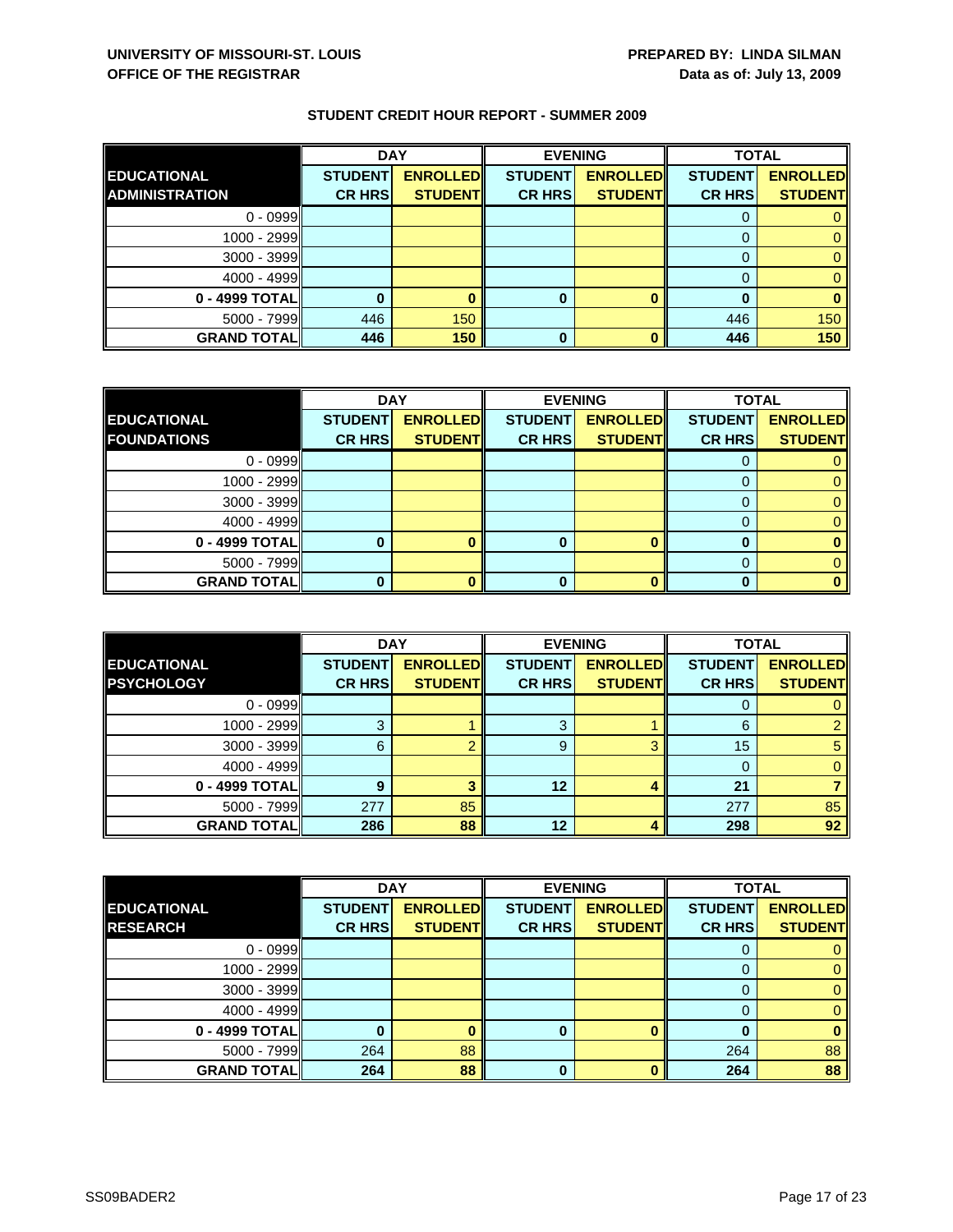|                    | <b>DAY</b>     |                 |                | <b>EVENING</b>  | <b>TOTAL</b>   |                 |
|--------------------|----------------|-----------------|----------------|-----------------|----------------|-----------------|
| <b>EDUCATIONAL</b> | <b>STUDENT</b> | <b>ENROLLED</b> | <b>STUDENT</b> | <b>ENROLLED</b> | <b>STUDENT</b> | <b>ENROLLED</b> |
| <b>TECHNOLOGY</b>  | <b>CR HRS</b>  | <b>STUDENT</b>  | <b>CR HRS</b>  | <b>STUDENT</b>  | <b>CR HRS</b>  | <b>STUDENT</b>  |
| $0 - 0999$         |                |                 |                |                 |                |                 |
| $1000 - 2999$      |                |                 |                |                 |                |                 |
| $3000 - 3999$      |                |                 |                |                 |                |                 |
| $4000 - 4999$      |                |                 |                |                 |                |                 |
| 0 - 4999 TOTAL     |                |                 | 0              |                 | 0              |                 |
| $5000 - 7999$      | 69             | 22              |                |                 | 69             | 22              |
| <b>GRAND TOTAL</b> | 69             | 22              | 0              |                 | 69             | 22              |

|                    | <b>DAY</b>     |                 | <b>EVENING</b> |                 | <b>TOTAL</b>   |                 |
|--------------------|----------------|-----------------|----------------|-----------------|----------------|-----------------|
| <b>ELEMENTARY</b>  | <b>STUDENT</b> | <b>ENROLLED</b> | <b>STUDENT</b> | <b>ENROLLED</b> | <b>STUDENT</b> | <b>ENROLLED</b> |
| <b>EDUCATION</b>   | <b>CR HRS</b>  | <b>STUDENT</b>  | <b>CR HRS</b>  | <b>STUDENT</b>  | <b>CR HRS</b>  | <b>STUDENT</b>  |
| $0 - 0999$         |                |                 |                |                 |                |                 |
| 1000 - 2999        |                |                 |                |                 |                |                 |
| $3000 - 3999$      | 174            | 58              | 51             |                 | 225            | 75              |
| $4000 - 4999$      | 84             | 28              | 33             | 11              | 117            | 39              |
| 0 - 4999 TOTAL     | 258            | 86              | 84             | 28              | 342            | 114             |
| $5000 - 7999$      | 447            | 168             |                |                 | 447            | 168             |
| <b>GRAND TOTAL</b> | 705            | 254             | 84             | 28              | 789            | 282             |

|                         | <b>DAY</b>     |                 |                | <b>EVENING</b>  | <b>TOTAL</b>   |                 |
|-------------------------|----------------|-----------------|----------------|-----------------|----------------|-----------------|
|                         | <b>STUDENT</b> | <b>ENROLLED</b> | <b>STUDENT</b> | <b>ENROLLED</b> | <b>STUDENT</b> | <b>ENROLLED</b> |
| <b>HIGHER EDUCATION</b> | <b>CR HRS</b>  | <b>STUDENT</b>  | <b>CR HRS</b>  | <b>STUDENT</b>  | <b>CR HRS</b>  | <b>STUDENT</b>  |
| $0 - 0999$              |                |                 |                |                 |                |                 |
| 1000 - 2999             |                |                 |                |                 |                |                 |
| $3000 - 3999$           |                |                 |                |                 |                |                 |
| $4000 - 4999$           |                |                 |                |                 |                |                 |
| 0 - 4999 TOTAL          |                |                 |                |                 |                |                 |
| $5000 - 7999$           | 122            | 41              |                |                 | 122            | 41              |
| <b>GRAND TOTAL</b>      | 122            | 41              | 0              |                 | 122            | 41              |

|                         | <b>DAY</b>     |                 | <b>EVENING</b> |                 | <b>TOTAL</b>   |                 |
|-------------------------|----------------|-----------------|----------------|-----------------|----------------|-----------------|
|                         | <b>STUDENT</b> | <b>ENROLLED</b> | <b>STUDENT</b> | <b>ENROLLED</b> | <b>STUDENT</b> | <b>ENROLLED</b> |
| <b>MIDDLE EDUCATION</b> | <b>CR HRS</b>  | <b>STUDENT</b>  | <b>CR HRS</b>  | <b>STUDENT</b>  | <b>CR HRS</b>  | <b>STUDENT</b>  |
| $0 - 0999$              |                |                 |                |                 |                |                 |
| $1000 - 2999$           |                |                 |                |                 |                | 0.              |
| $3000 - 3999$           |                |                 |                |                 | O              | 0.              |
| $4000 - 4999$           |                |                 |                |                 |                |                 |
| 0 - 4999 TOTAL          |                |                 |                |                 |                |                 |
| $5000 - 7999$           |                |                 |                |                 | 0              |                 |
| <b>GRAND TOTAL</b>      |                |                 |                |                 |                |                 |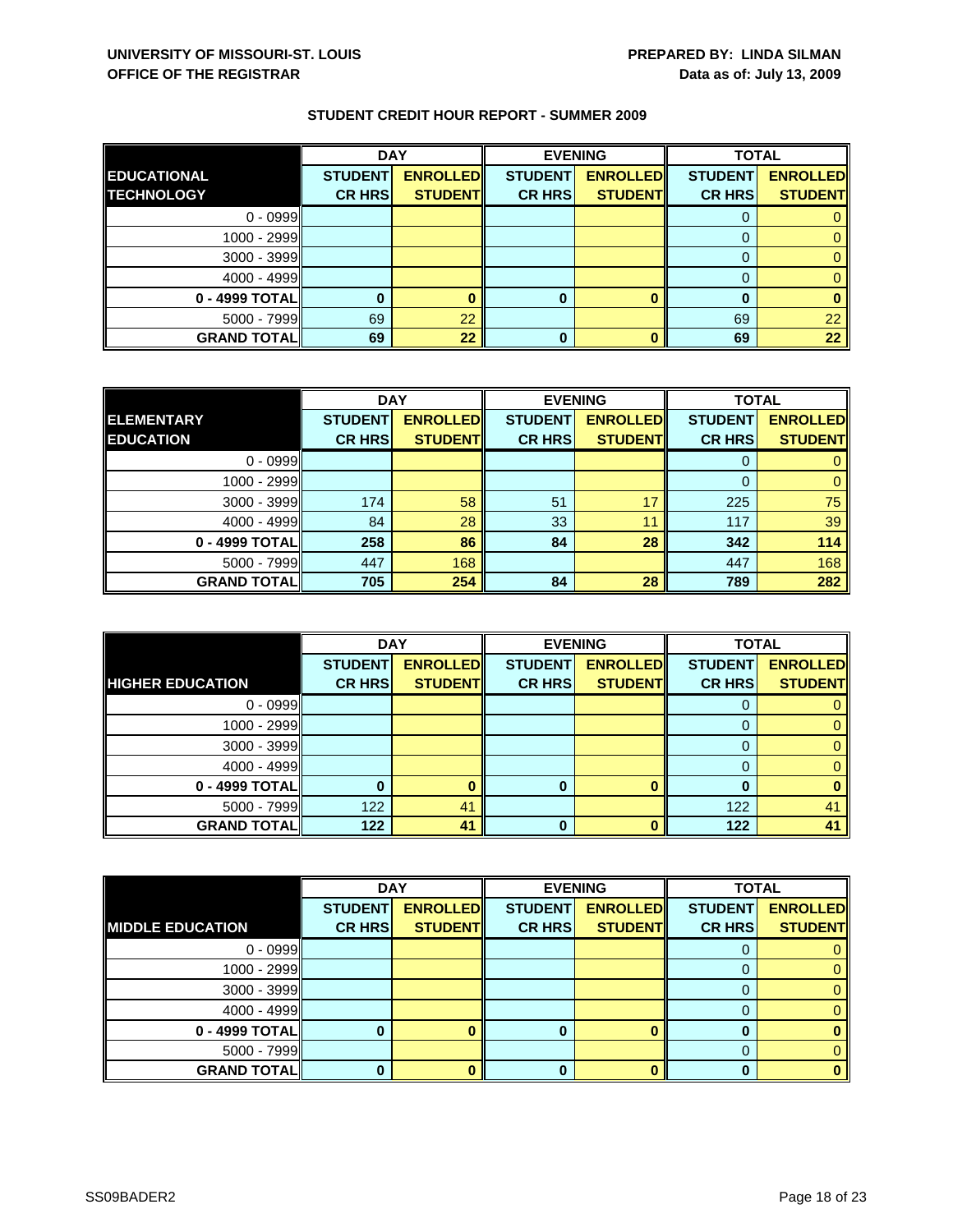|                    | <b>DAY</b>     |                 |                | <b>EVENING</b>  | <b>TOTAL</b>   |                 |
|--------------------|----------------|-----------------|----------------|-----------------|----------------|-----------------|
| <b>PHYSICAL</b>    | <b>STUDENT</b> | <b>ENROLLED</b> | <b>STUDENT</b> | <b>ENROLLED</b> | <b>STUDENT</b> | <b>ENROLLED</b> |
| <b>EDUCATION</b>   | <b>CR HRS</b>  | <b>STUDENT</b>  | <b>CR HRS</b>  | <b>STUDENT</b>  | <b>CR HRS</b>  | <b>STUDENT</b>  |
| $0 - 0999$         |                |                 |                |                 |                |                 |
| 1000 - 2999        |                |                 |                |                 |                |                 |
| $3000 - 3999$      | 205            | 62              |                |                 | 205            | 62              |
| $4000 - 4999$      |                |                 |                |                 | 0              |                 |
| 0 - 4999 TOTAL     | 205            | 62              | 0              |                 | 205            | 62              |
| $5000 - 7999$      | 9              |                 |                |                 | 9              |                 |
| <b>GRAND TOTAL</b> | 214            | 65              | 0              |                 | 214            | 65              |

|                    | <b>DAY</b>     |                 |                | <b>EVENING</b>  | <b>TOTAL</b>   |                 |
|--------------------|----------------|-----------------|----------------|-----------------|----------------|-----------------|
| <b>SECONDARY</b>   | <b>STUDENT</b> | <b>ENROLLED</b> | <b>STUDENT</b> | <b>ENROLLED</b> | <b>STUDENT</b> | <b>ENROLLED</b> |
| <b>EDUCATION</b>   | <b>CR HRS</b>  | <b>STUDENT</b>  | <b>CR HRS</b>  | <b>STUDENT</b>  | <b>CR HRS</b>  | <b>STUDENT</b>  |
| $0 - 0999$         |                |                 |                |                 |                |                 |
| 1000 - 2999        |                |                 |                |                 | 0              |                 |
| $3000 - 3999$      |                |                 |                |                 |                |                 |
| 4000 - 4999        |                |                 |                |                 |                |                 |
| 0 - 4999 TOTAL     |                |                 | 0              |                 | 0              |                 |
| 5000 - 7999        | 93             | 31              |                |                 | 93             | 31              |
| <b>GRAND TOTAL</b> | 93             | 31              |                |                 | 93             | 31              |

|                    | <b>DAY</b>     |                 | <b>EVENING</b> |                 | <b>TOTAL</b>   |                 |
|--------------------|----------------|-----------------|----------------|-----------------|----------------|-----------------|
| <b>SPECIAL</b>     | <b>STUDENT</b> | <b>ENROLLED</b> | <b>STUDENT</b> | <b>ENROLLED</b> | <b>STUDENT</b> | <b>ENROLLED</b> |
| <b>EDUCATION</b>   | <b>CR HRS</b>  | <b>STUDENT</b>  | <b>CR HRS</b>  | <b>STUDENT</b>  | <b>CR HRS</b>  | <b>STUDENT</b>  |
| $0 - 0999$         |                |                 |                |                 | υ              |                 |
| $1000 - 2999$      |                |                 |                |                 |                |                 |
| $3000 - 3999$      |                |                 |                |                 | 0              |                 |
| $4000 - 4999$      | 24             | 8               | 12             |                 | 36             | 12 <sup>1</sup> |
| 0 - 4999 TOTAL     | 24             | 8               | 12             |                 | 36             | 12              |
| $5000 - 7999$      | 144            | 48              |                |                 | 144            | 48              |
| <b>GRAND TOTAL</b> | 168            | 56              | 12             |                 | 180            | 60              |

|                    | <b>DAY</b>     |                 |                 | <b>EVENING</b>  | <b>TOTAL</b>   |                 |
|--------------------|----------------|-----------------|-----------------|-----------------|----------------|-----------------|
| <b>TEACHER</b>     | <b>STUDENT</b> | <b>ENROLLED</b> | <b>STUDENT</b>  | <b>ENROLLED</b> | <b>STUDENT</b> | <b>ENROLLED</b> |
| <b>EDUCATION</b>   | <b>CR HRS</b>  | <b>STUDENT</b>  | <b>CR HRS</b>   | <b>STUDENT</b>  | <b>CR HRS</b>  | <b>STUDENT</b>  |
| $0 - 0999$         |                |                 |                 |                 | 0              | $\mathbf{0}$    |
| 1000 - 2999        | 150            | 50              | 12 <sup>2</sup> | 4               | 162            | 54              |
| $3000 - 3999$      | 246            | 82              | 72              | 24              | 318            | 106             |
| $4000 - 4999$      |                |                 | 75              | 25              | 75             | 25              |
| 0 - 4999 TOTAL     | 396            | 132             | 159             | 53              | 555            | 185             |
| 5000 - 7999        | 541            | 171             |                 |                 | 541            | 171             |
| <b>GRAND TOTAL</b> | 937            | 303             | 159             | 53              | 1,096          | 356             |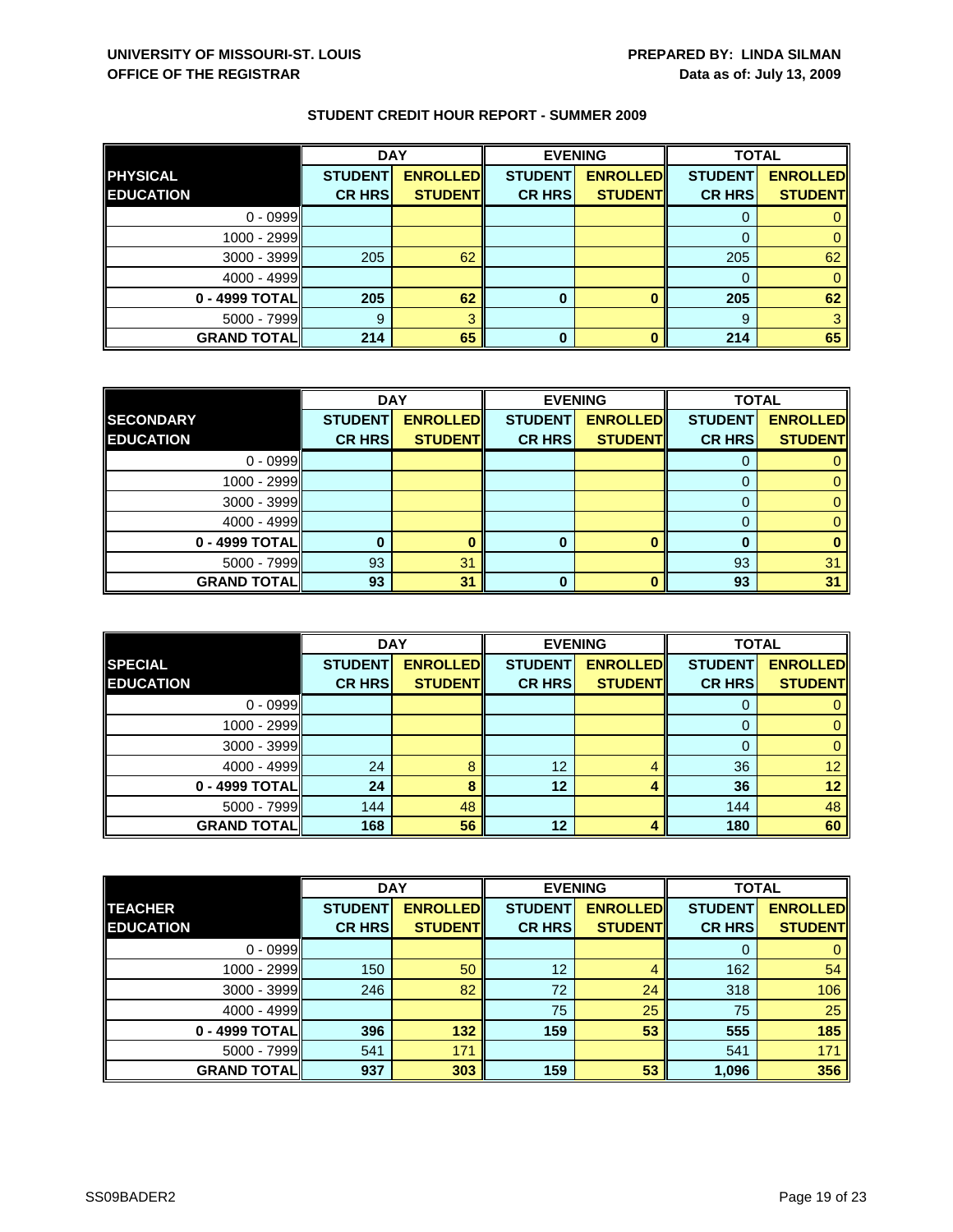|                           | <b>DAY</b>     |                 | <b>EVENING</b> |                 | <b>TOTAL</b>   |                 |
|---------------------------|----------------|-----------------|----------------|-----------------|----------------|-----------------|
| <b>TOTAL COLLEGE OF</b>   | <b>STUDENT</b> | <b>ENROLLED</b> | <b>STUDENT</b> | <b>ENROLLED</b> | <b>STUDENT</b> | <b>ENROLLED</b> |
| <b>ARTS &amp; SCIENCE</b> | <b>CR HRS</b>  | <b>STUDENT</b>  | <b>CR HRS</b>  | <b>STUDENT</b>  | <b>CR HRS</b>  | <b>STUDENT</b>  |
| $0 - 0999$                | 39             | 13              | 0              |                 | 39             | 13 <sup>1</sup> |
| 1000 - 2999               | 5,353          | 1,632           | 2,481          | 787             | 7,834          | 2,419           |
| $3000 - 3999$             | 1,242          | 418             | 360            | 120             | 1,602          | 538             |
| $4000 - 4999$             | 527            | 194             | 471            | 157             | 998            | 351             |
| 0 - 4999 TOTAL            | 7,161          | 2,257           | 3,312          | 1,064           | 10,473         | 3,321           |
| $5000 - 7999$             | 868            | 369             | 0              |                 | 868            | 369             |
| <b>GRAND TOTAL</b>        | 8,029          | 2,626           | 3,312          | 1,064           | 11,341         | 3,690           |

|                                | <b>DAY</b>     |                  |                | <b>EVENING</b>  |                | <b>TOTAL</b>    |  |
|--------------------------------|----------------|------------------|----------------|-----------------|----------------|-----------------|--|
| <b>TOTAL COLLEGE OF</b>        | <b>STUDENT</b> | <b>ENROLLEDI</b> | <b>STUDENT</b> | <b>ENROLLED</b> | <b>STUDENT</b> | <b>ENROLLED</b> |  |
| <b>BUSINESS ADMINISTRATION</b> | <b>CR HRS</b>  | <b>STUDENT</b>   | <b>CR HRS</b>  | <b>STUDENT</b>  | <b>CR HRS</b>  | <b>STUDENT</b>  |  |
| $0 - 0999$                     |                |                  |                |                 |                |                 |  |
| $1000 - 2999$                  | 336            | 112              | 255            | 85              | 591            | 197             |  |
| $3000 - 3999$                  | 995            | 335              | 1,317          | 439             | 2,312          | 774             |  |
| $4000 - 4999$                  | 141            | 47               | 108            | 36              | 249            | 83              |  |
| 0 - 4999 TOTAL                 | 1,472          | 494              | 1,680          | 560             | 3,152          | 1,054           |  |
| $5000 - 7999$                  | 1,179          | 396              | 0              |                 | 1,179          | 396             |  |
| <b>GRAND TOTAL</b>             | 2,651          | 890              | 1,680          | 560             | 4,331          | 1,450           |  |

|                                             | <b>DAY</b>                      |                                    |                                 | <b>EVENING</b>                      | <b>TOTAL</b>                    |                                   |
|---------------------------------------------|---------------------------------|------------------------------------|---------------------------------|-------------------------------------|---------------------------------|-----------------------------------|
| <b>TOTAL COLLEGE OF</b><br><b>EDUCATION</b> | <b>STUDENT</b><br><b>CR HRS</b> | <b>ENROLLED</b><br><b>STUDENTI</b> | <b>STUDENT</b><br><b>CR HRS</b> | <b>ENROLLEDI</b><br><b>STUDENTI</b> | <b>STUDENT</b><br><b>CR HRS</b> | <b>ENROLLED</b><br><b>STUDENT</b> |
| $0 - 0999$                                  |                                 |                                    | O                               |                                     | $\mathbf{U}$                    |                                   |
| $1000 - 2999$                               | 169                             | 55                                 | 15                              | 5                                   | 184                             | 60                                |
| $3000 - 3999$                               | 682                             | 234                                | 132                             | 44                                  | 814                             | 278                               |
| $4000 - 4999$                               | 135                             | 45                                 | 120                             | 40                                  | 255                             | 85                                |
| 0 - 4999 TOTALI                             | 986                             | 334                                | 267                             | 89                                  | 1,253                           | 423                               |
| $5000 - 7999$                               | 3,276                           | 1,100                              | 0                               | 0                                   | 3,276                           | 1,100                             |
| <b>GRAND TOTALI</b>                         | 4,262                           | 1,434                              | 267                             | 89                                  | 4,529                           | 1,523                             |

|                              | <b>DAY</b>     |                 | <b>EVENING</b> |                 | <b>TOTAL</b>   |                 |
|------------------------------|----------------|-----------------|----------------|-----------------|----------------|-----------------|
| <b>TOTAL COLLEGE OF</b>      | <b>STUDENT</b> | <b>ENROLLED</b> | <b>STUDENT</b> | <b>ENROLLED</b> | <b>STUDENT</b> | <b>ENROLLED</b> |
| <b>FINE ARTS &amp; COMM.</b> | <b>CR HRS</b>  | <b>STUDENT</b>  | <b>CR HRS</b>  | <b>STUDENT</b>  | <b>CR HRS</b>  | <b>STUDENT</b>  |
| $0 - 0999$                   |                |                 | 0              |                 | O              | 0               |
| 1000 - 2999                  | 1,389          | 463             | 90             | 30              | 1,479          | 493             |
| $3000 - 3999$                | 500            | 164             | 0              |                 | 500            | 164             |
| $4000 - 4999$                | 166            | 45              | 0              |                 | 166            | 45              |
| 0 - 4999 TOTAL               | 2,055          | 672             | 90             | 30              | 2,145          | 702             |
| $5000 - 7999$                | 105            | 36              | $\mathbf 0$    |                 | 105            | 36              |
| <b>GRAND TOTALI</b>          | 2,160          | 708             | 90             | 30              | 2,250          | 738             |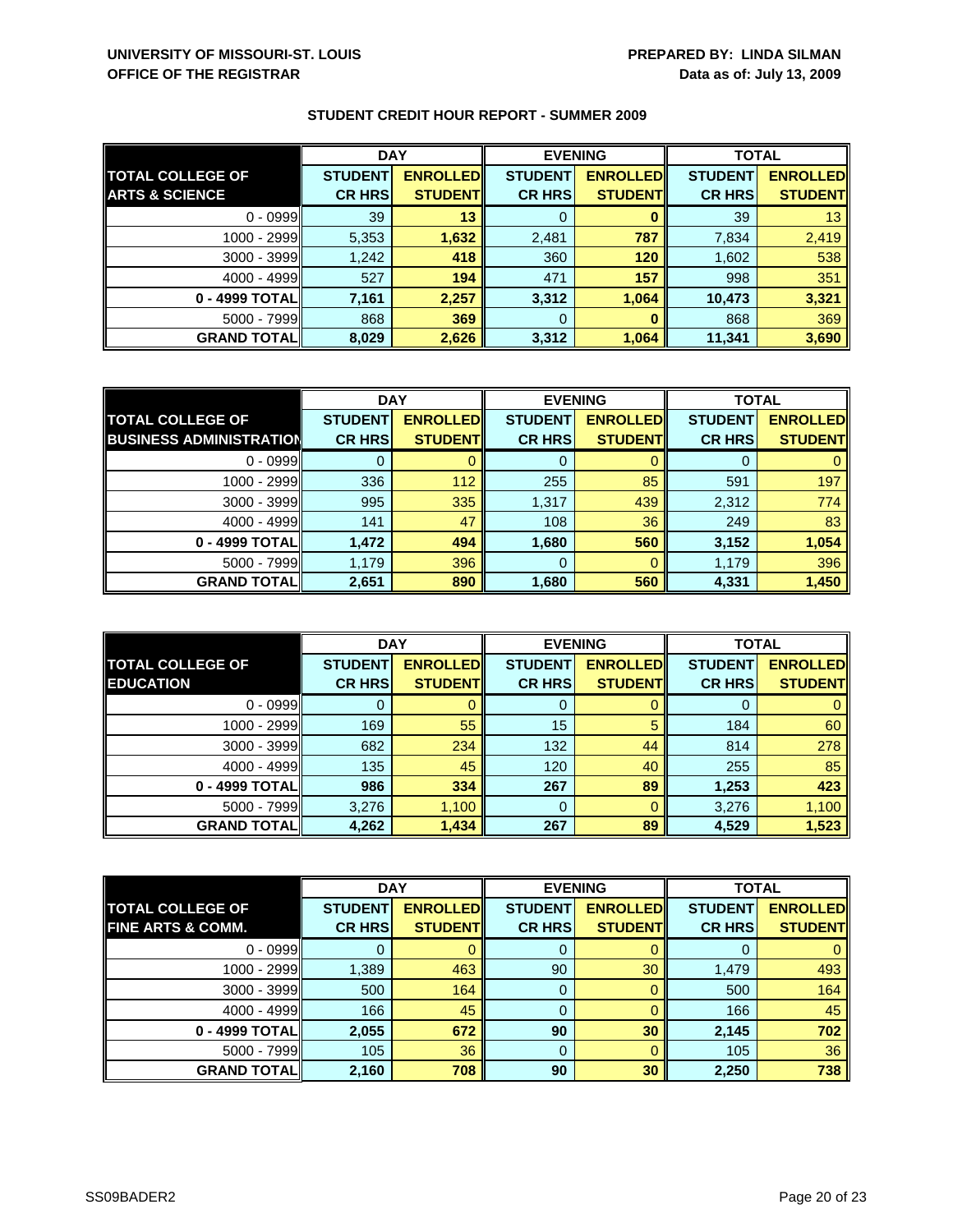|                             | <b>DAY</b>     |                 | <b>EVENING</b> |                 | <b>TOTAL</b>   |                 |
|-----------------------------|----------------|-----------------|----------------|-----------------|----------------|-----------------|
| <b>UMSL/WU ENGINEERING</b>  | <b>STUDENT</b> | <b>ENROLLED</b> | <b>STUDENT</b> | <b>ENROLLED</b> | <b>STUDENT</b> | <b>ENROLLED</b> |
| <b>PRE-ENGINEERING INC</b>  | <b>CR HRS</b>  | <b>STUDENT</b>  | <b>CR HRS</b>  | <b>STUDENT</b>  | <b>CR HRS</b>  | <b>STUDENT</b>  |
| 0 - 0999 Pre-Engineering    |                |                 |                |                 | 0              |                 |
| 1000 - 2999 Pre-Engineering |                |                 |                |                 | $\mathbf{0}$   |                 |
| $0 - 0999$                  |                |                 |                |                 | $\mathbf 0$    |                 |
| 1000 - 2999                 |                |                 | 40             | 17              | 40             | 17              |
| 3000 - 3999                 |                |                 | 330            | 109             | 330            | 109             |
| 4000 - 4999                 | 44             | 11              | 217            | 84              | 261            | 95              |
| 0 - 4999 TOTAL              | 44             | 11              | 587            | 210             | 631            | 221             |
| 5000 - 7999                 |                |                 |                |                 | $\Omega$       |                 |
| <b>GRAND TOTAL</b>          | 44             | 11              | 587            | 210             | 631            | 221             |

|                         | <b>DAY</b>     |                 | <b>EVENING</b> |                 | <b>TOTAL</b>   |                 |
|-------------------------|----------------|-----------------|----------------|-----------------|----------------|-----------------|
| <b>TOTAL COLLEGE OF</b> | <b>STUDENT</b> | <b>ENROLLED</b> | <b>STUDENT</b> | <b>ENROLLED</b> | <b>STUDENT</b> | <b>ENROLLED</b> |
| <b>NURSING</b>          | <b>CR HRS</b>  | <b>STUDENT</b>  | <b>CR HRS</b>  | <b>STUDENT</b>  | <b>CR HRS</b>  | <b>STUDENT</b>  |
| $0 - 0999$              |                |                 |                |                 |                |                 |
| 1000 - 2999             | 39             | 13              |                |                 | 39             | 13              |
| $3000 - 3999$           | 1,131          | 325             | 18             | 6               | 1,149          | 331             |
| $4000 - 4999$           | 519            | 147             | 230            | 46              | 749            | 193             |
| 0 - 4999 TOTAL          | 1,689          | 485             | 248            | 52              | 1,937          | 537             |
| $5000 - 7999$           | 822            | 247             |                |                 | 822            | 247             |
| <b>GRAND TOTALI</b>     | 2,511          | 732             | 248            | 52              | 2,759          | 784             |

|                         | <b>DAY</b>     |                 | <b>EVENING</b> |                 | <b>TOTAL</b>   |                 |
|-------------------------|----------------|-----------------|----------------|-----------------|----------------|-----------------|
| <b>TOTAL COLLEGE OF</b> | <b>STUDENT</b> | <b>ENROLLED</b> | <b>STUDENT</b> | <b>ENROLLED</b> | <b>STUDENT</b> | <b>ENROLLED</b> |
| <b>OPTOMETRY</b>        | <b>CR HRS</b>  | <b>STUDENT</b>  | <b>CR HRS</b>  | <b>STUDENT</b>  | <b>CR HRS</b>  | <b>STUDENT</b>  |
| $0 - 0999$              |                |                 |                |                 |                |                 |
| $1000 - 2999$           |                |                 |                |                 |                |                 |
| $3000 - 3999$           |                |                 |                |                 |                |                 |
| $4000 - 4999$           |                |                 |                |                 |                |                 |
| 0 - 4999 TOTAL          |                |                 | 0              |                 |                |                 |
| $5000 - 7999$           | 586            | 110             |                |                 | 586            | 110             |
| <b>GRAND TOTAL</b>      | 586            | 110             | 0              |                 | 586            | 110             |

|                    | <b>DAY</b>     |                 |                | <b>EVENING</b>  | <b>TOTAL</b>   |                 |
|--------------------|----------------|-----------------|----------------|-----------------|----------------|-----------------|
| <b>TOTAL</b>       | <b>STUDENT</b> | <b>ENROLLED</b> | <b>STUDENT</b> | <b>ENROLLED</b> | <b>STUDENT</b> | <b>ENROLLED</b> |
| <b>GRADUATE</b>    | <b>CR HRS</b>  | <b>STUDENT</b>  | <b>CR HRS</b>  | <b>STUDENT</b>  | <b>CR HRS</b>  | <b>STUDENT</b>  |
| $0 - 0999$         |                |                 |                |                 | O              |                 |
| 1000 - 2999        |                |                 |                |                 | 0              |                 |
| $3000 - 3999$      |                |                 |                |                 | $\Omega$       |                 |
| $4000 - 4999$      |                |                 |                |                 | 0              |                 |
| 0 - 4999 TOTAL     |                |                 | 0              |                 | 0              |                 |
| $5000 - 7999$      | 88             | 32              |                |                 | 88             | 32              |
| <b>GRAND TOTAL</b> | 88             | 32              | O              |                 | 88             | 32              |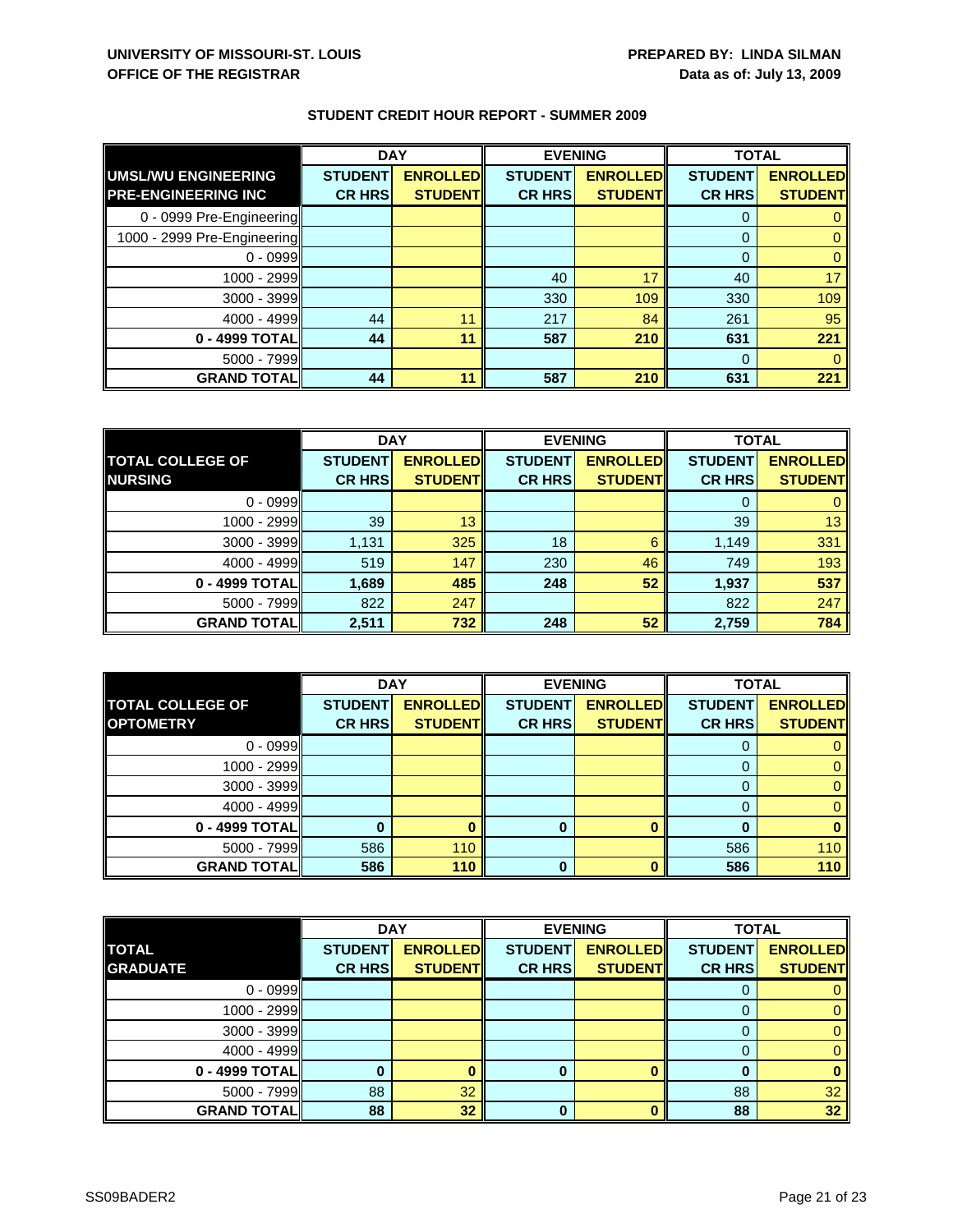|                         | <b>DAY</b>     |                 |                | <b>EVENING</b>  | <b>TOTAL</b>   |                 |
|-------------------------|----------------|-----------------|----------------|-----------------|----------------|-----------------|
| TOTAL AIR &             | <b>STUDENT</b> | <b>ENROLLED</b> | <b>STUDENT</b> | <b>ENROLLED</b> | <b>STUDENT</b> | <b>ENROLLED</b> |
| <b>MILITARY SCIENCE</b> | <b>CR HRS</b>  | <b>STUDENT</b>  | <b>CR HRS</b>  | <b>STUDENT</b>  | <b>CR HRS</b>  | <b>STUDENT</b>  |
| $0 - 0999$              |                |                 |                |                 |                |                 |
| 1000 - 2999             |                |                 |                |                 |                |                 |
| $3000 - 3999$           |                |                 |                |                 |                |                 |
| $4000 - 4999$           |                |                 |                |                 |                |                 |
| 0 - 4999 TOTAL          |                |                 | O              |                 |                |                 |
| $5000 - 7999$           |                |                 |                |                 |                |                 |
| <b>GRAND TOTAL</b>      |                |                 | 0              |                 |                |                 |

|                    | <b>DAY</b>     |                  |                | <b>EVENING</b>  | <b>TOTAL</b>   |                 |
|--------------------|----------------|------------------|----------------|-----------------|----------------|-----------------|
|                    | <b>STUDENT</b> | <b>ENROLLEDI</b> | <b>STUDENT</b> | <b>ENROLLED</b> | <b>STUDENT</b> | <b>ENROLLED</b> |
| <b>TOTAL CO-OP</b> | <b>CR HRS</b>  | <b>STUDENT</b>   | <b>CR HRS</b>  | <b>STUDENT</b>  | <b>CR HRS</b>  | <b>STUDENT</b>  |
| $0 - 0999$         |                |                  |                |                 |                |                 |
| $1000 - 2999$      |                |                  |                |                 | 0              |                 |
| $3000 - 3999$      | 66             | 12               |                |                 | 66             | 12 <sup>2</sup> |
| $4000 - 4999$      | 13.5           | 4                |                |                 | 13.5           |                 |
| 0 - 4999 TOTAL     | 79.5           | 16               | 0              |                 | 79.5           | 16              |
| $5000 - 7999$      |                |                  |                |                 |                |                 |
| <b>GRAND TOTAL</b> | 79.5           | 16               | O              |                 | 79.5           | 16              |

|                        | <b>DAY</b>     |                 | <b>EVENING</b> |                 | <b>TOTAL</b>   |                 |
|------------------------|----------------|-----------------|----------------|-----------------|----------------|-----------------|
|                        | <b>STUDENT</b> | <b>ENROLLED</b> | <b>STUDENT</b> | <b>ENROLLED</b> | <b>STUDENT</b> | <b>ENROLLED</b> |
| <b>TOTAL ON CAMPUS</b> | <b>CR HRS</b>  | <b>STUDENT</b>  | <b>CR HRS</b>  | <b>STUDENT</b>  | <b>CR HRS</b>  | <b>STUDENT</b>  |
| $0 - 0999$             | 39             | 13              | 0              |                 | 39             | 13              |
| 1000 - 2999II          | 7,286          | 2,275           | 2,881          | 924             | 10,167         | 3,199           |
| $3000 - 3999$          | 4,616          | 1,488           | 2,157          | 718             | 6,773          | 2,206           |
| $4000 - 4999$          | 1,545.5        | 493             | 1,146          | 363             | 2,691.5        | 856             |
| 0 - 4999 TOTAL         | 13,486.5       | 4,269           | 6,184          | 2,005           | 19,670.5       | 6,274           |
| $5000 - 7999$          | 6,924          | 2,290           | 0              | 0               | 6,924          | 2,290           |
| <b>GRAND TOTAL</b>     | 20,410.5       | 6,559           | 6,184          | 2,005           | 26,594.5       | 8,564           |

| <b>TOTAL OFF CAMPUS</b> | <b>DAY</b>     |                 | <b>EVENING</b> |                 | <b>TOTAL</b>   |                 |
|-------------------------|----------------|-----------------|----------------|-----------------|----------------|-----------------|
| <b>CREDIT HOURS BY</b>  | <b>STUDENT</b> | <b>ENROLLED</b> | <b>STUDENT</b> | <b>ENROLLED</b> | <b>STUDENT</b> | <b>ENROLLED</b> |
| <b>COURSE LEVEL</b>     | <b>CR HRS</b>  | <b>STUDENT</b>  | <b>CR HRS</b>  | <b>STUDENTI</b> | <b>CR HRS</b>  | <b>STUDENT</b>  |
| $0 - 0999$              | 8              |                 |                |                 | 8              |                 |
| 1000 - 2999             | 870            | 298             |                |                 | 870            | 298             |
| $3000 - 3999$           | 588            | 196             |                |                 | 588            | 196             |
| 4000 - 4999             | 270            | 88              |                |                 | 270            | 88              |
| 0 - 4999 TOTAL          | 1,736          | 586             | $\bf{0}$       |                 | 1,736          | 586             |
| $5000 - 7999$           | 2,162          | 735             |                |                 | 2,162          | 735             |
| <b>GRAND TOTAL</b>      | 3,898          | 1,321           | $\bf{0}$       |                 | 3,898          | 1,321           |